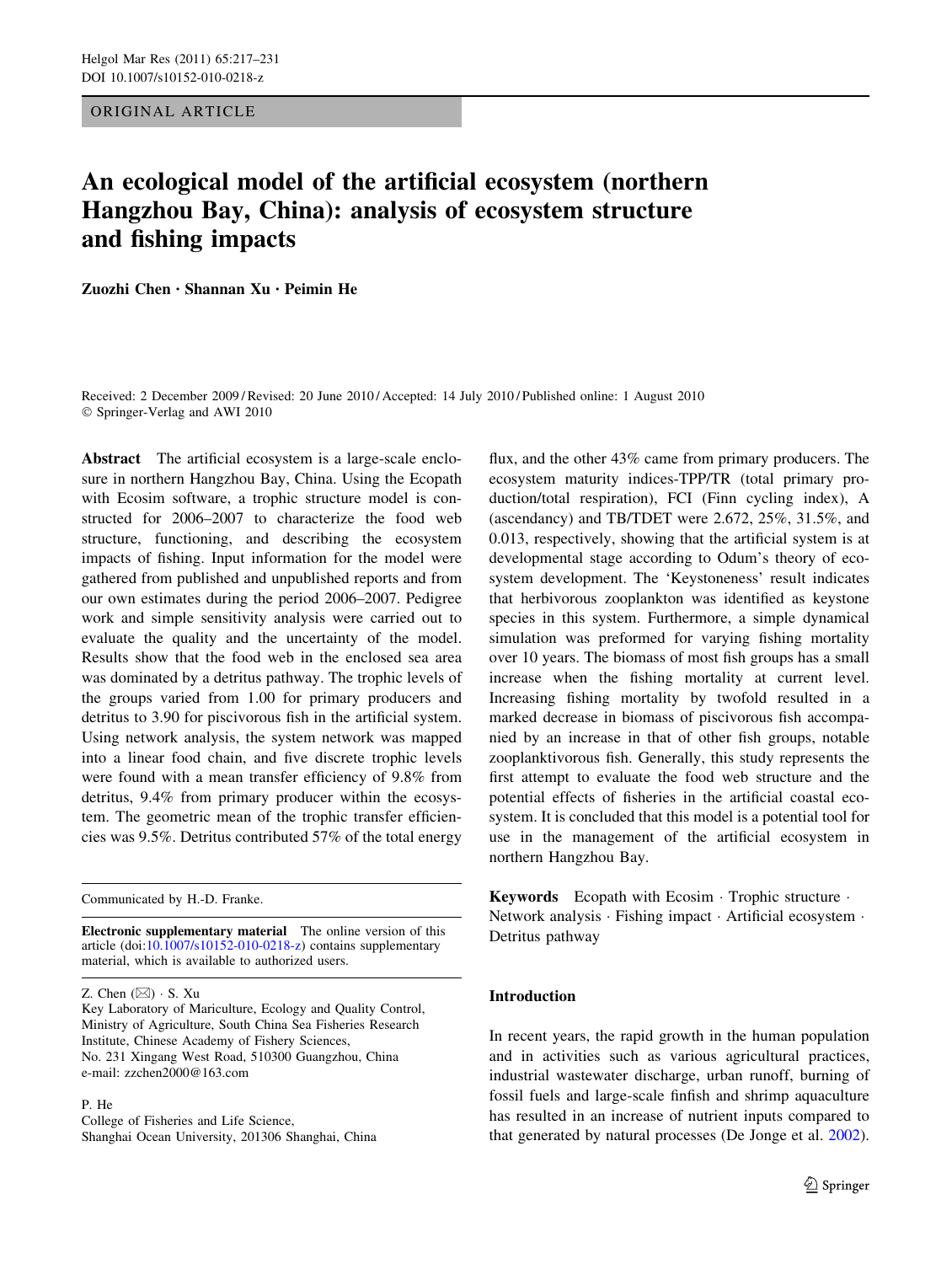<span id="page-1-0"></span>Today, coastal waters of China are the primary recipients of nutrients from land and finfish and/or shrimp aquaculture, and many areas exhibit typical symptoms of eutrophication (Xu and He [2006](#page-14-0)). Rapid growth of intensive mariculture adds a continuous or pulsed release of nutrients, which contributes to coastal deterioration (Troell et al. [2003;](#page-14-0) Neori et al. [2004\)](#page-13-0). Among different measures to improve the deterioration of coastal environments, seaweed cultivation has received greater attention worldwide, and especially in China, because of the low cost of cultivation and possible redundant nutrients pollutant removal by the seaweed (He et al. [2008](#page-13-0)).

The study area is located in Jinshan District, Shanghai. Shanghai Chemical Industry Park is located in the northeastern zone of Jinshan District in northern Hangzhou Bay; the SINOPEC Shanghai Petrochemical Company Limited is on the west zone. The coastal artificial ecosystem covers an area of (Fig. 1). The coastal sea area of Jinshan is particularly sensitive to the impact of human activities because of restricted exchange with the ocean (Shen et al. [2003\)](#page-13-0). This has resulted in serious organic pollution and eutrophication in the bay. The water quality and environment of the system is seriously threatened by industrial wastewater and agricultural practices in surrounding areas. This suggests that eutrophic conditions occurred along all sites near the coastal areas (SOAC [2005\)](#page-14-0).

The construction of the Jinshan artificial ecosystem that we studied was proposed as a part of the restoration plan developed by the Coastline Development Management Committee of Jinshan District (CDMCJS). To improve the water quality and transparency, the CDMCJS in April 2005 reclaimed some areas from the sea, constructed a seawall, and implemented measures such as sewage interception and physical settlement. Then, we used bioremediation techniques, such as seaweed cultivation and stock



Fig. 1 Schematic map showing the artificial ecosystem of large-scale sea area enclosure in northern Hangzhou Bay. The dots represent sampling sites and the *dotted polygons* represent the seaweeds cultivation area

enhancement in the artificial ecosystem on a large-scale enclosed sea area. In China, seaweed cultivation is receiving great attention because of the low cost involved and its higher capability to rapidly assimilate nitrogen and phosphorous nutrients (Xu and He [2006](#page-14-0)). The cultivation area of macrophytes was confined to the northeastern part of the artificial system (Fig. 1) to avoid any damage to tourism. After the completion of physical engineering requirements in 2005, we cultivated 9,700 kg Gracilaria verrucosa and 500 kg Ulva clathrata in the system. Since then, to integrate and improve the service function of the system, we have enhanced and cultured fish, shrimp, crab, and shellfish according to their biological characteristic in the system. The rationale is that fish species in an ideal polyculture pond occupy different niches and possess feeding habits which are different from and complementary to each other, therefore, are able to utilize food available in the pond more efficiently than single species (Yuan et al. [2010](#page-14-0)). In the coastal artificial system, the fishes include 6,000 Pseudosciaena crocea with body length (BL) ranging from 140 to 150 mm; 2,000 Sparus macrocephalus, BL range, 65–70 mm; and 10,000 Mugil cephalus and Liza haematocheila, BL range, 10–15 mm. The invertebrates include 700 kg of Exopalaemon carinicauda with shell length (SL) ranging from 5 to 50 mm;  $2.4 \times 10^5$  Metapenaeus ensis with SL range of 6–8 mm, 100 kg of Portunus trituberculatus with carapace length ranging from 20 to 40 mm. Additionally, we increased the number and size of various macro-benthos, including Crassostrea gigas, Mactra veneriformis, Ruditapes philippinarum, Tegillarca granosa, and Thais clavigera. In the coastal artificial system, the phytoplankton species mainly consists of diatoms and dinoflagellates which occupy 96.9% of the total, but the species of Chrysophyta, Cyanophyta, and Chlorophyta is few, and the dominant zooplankton species was Copepoda (Labidocera euchaeta, Calanus sinicus, Paracalanus paruus), Mysidacea, Sagitta sp., Acetes chinensis in 2004. As a result, water quality of the artificial ecosystem has significantly improved from class IV in 2004 to class II (Xu [2008\)](#page-14-0), following the Chinese national standard after bioremediation (SEPAC [2002](#page-13-0)). As a consequence, chemical contamination in the water column decreased significantly, and transparency of sea water increased from 1.5–2 to 5.5–6.0 m also (Xu [2008](#page-14-0)). Now, the artificial ecosystem in northern Hangzhou Bay is of great importance for tourism, recreational, and aquaculture purposes.

To our knowledge, measurements of the flow, efficiency of assimilation, transfer and dissipation of material and energy among the various ecosystem components can provide significant information on the fundamental structure and function of the whole ecosystem (Baird and Ulanowicz [1989](#page-13-0); Christian et al. [1996\)](#page-13-0). Until now, most of energy flow and property studies are focus on natural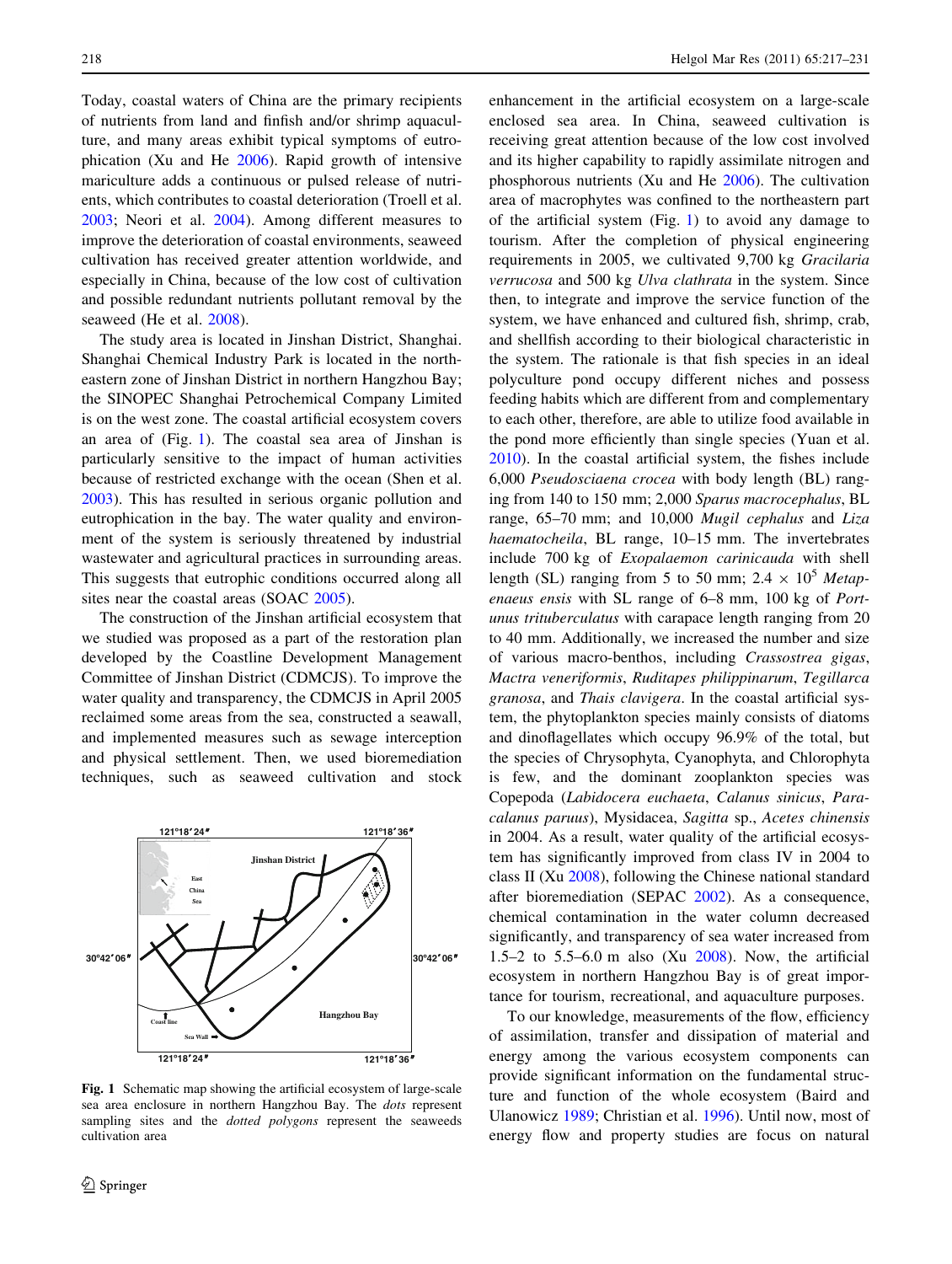ecosystems; however, studies on artificial coastal ecosystems are relatively sparse (Wolff [1994](#page-14-0); Dalsgaard and Oficial [1997;](#page-13-0) Lin et al. [2004;](#page-13-0) Li et al. [2007\)](#page-13-0).

Mass-balance models are being used globally as an efficient and useful method to systematically describe ecosystems and to explore their properties (Christensen [1995\)](#page-13-0). EwE is a useful tool to investigate effects of the biological community changes induced by external sources of disturbance on the ecosystem structure. The prominent advantage of this approach lies in its suitability to the application of a broad field of theories that are useful for ecosystem studies, which includes thermodynamic concepts, information theory, trophic level description and network analysis (Christensen et al. [2000](#page-13-0)). In this case study of an artificial ecosystem, a mass-balanced steadystate model is constructed using ECOPATH approach for the large-scale enclosure in northern Hangzhou Bay. The objectives of this study were (1) to present a model of the trophic interactions within a coastal artificial ecosystem; (2) to determine the key trophic pathways and keystone species in the system; and (3) to describe quantitatively the characteristics of the system as a whole and the possible impact of harvesting strategies on its components.

#### Materials and methods

#### Study site

The artificial ecosystem is a large-scale enclosure area of a sandy beach in northern Hangzhou Bay  $(30^{\circ}42^{\prime}N,$  $121^{\circ}18'E$  $121^{\circ}18'E$ ), covering about 1.6 km<sup>2</sup> of surface area (Fig. 1). It has a subtropical monsoon climate, with water temperatures ranging from about  $35^{\circ}$ C in July to about  $5^{\circ}$ C in January. Annual mean precipitation varies between 988.1 and 1,197.2 mm (Shen et al. [2003](#page-13-0)). The large-scale enclosure sea area has a coastline of 3.16 km and average depth of the lagoon is approximately 5 m. The reclaimed sea wall is 3,625 m in length, and the average distance from the coastline to the sea wall is 500 m. The cultivation area of macrophytes was confined to the northeastern part of the artificial system (Fig. [1\)](#page-1-0) to avoid any damage to tourism.

# Ecopath modeling approach

Ecopath is an approach that models the average interactions of the populations within an ecosystem during a defined period. The model is based on mass-balance principles, assuming that the production of a given ecological group is equal to the biomass lost to fishing or export, predation and natural mortality other than predation (other mortality) (Christensen et al. [2000](#page-13-0)). It is expressed by the mass-balance equation:

$$
P_i - B_i M 2_i - P_i (1 - EE_i) - EX_i = 0 \tag{1}
$$

where  $P_i$  is the production of group i,  $B_i$  is biomass in tons (wet weight),  $M2_i$  is mortality by predation.  $E_i$  is the net migration (emigration-immigration), while  $P_i$  (1 – EE<sub>i</sub>) is the 'other mortality'.  $EE_i$  is the 'ecotrophic efficiency', i.e., the proportion of the production of  $i$  that is exported or consumed by the predators in the system. The first term represents production, the second represents losses by predation, the third represents losses that are not assigned to predation or export, and the last term represents losses by export. The equation is equal to zero because it is at equilibrium.

Because material transfers between groups are achieved through trophic relationships, Eq. 1 is rewritten as

$$
B_i\left(\frac{P}{B}\right)_i - \sum_{j=1}^n B_j\left(\frac{Q}{B}\right)_j \text{DC}_{ji} - B_i\left(\frac{P}{B}\right)_i (1 - \text{EE}_i) - \text{EX}_i = 0
$$
\n(2)

where subscript *j* represents predators,  $B_i$  is predator biomass in tons wet weight,  $P/B$  is production to biomass ratio, which is equal to the coefficient of total mortality Z under steady-state conditions (Allen [1971\)](#page-13-0).  $EE_i$  and  $EX_i$ are the same terms used in Eq. 1,  $Q/B_i$  is consumption to biomass ratio of predator *j*. DC $_{ji}$  is the contribution of prey  $i$  in the diet of predator  $j$ . Each group was represented by a similar equation, and a system of linear equation was established in which at least three of the four parameters  $(B, P/B, Q/B,$  and EE) of each group were known and only one was estimated by the model, if needed. In summary, Eq. 2 describes the biomass flow balance between the inputs and the outputs of each group.

#### Ecopath model parameterization

The model of artificial ecosystem comprised 13 functional groups consisting of 4 fish groups, 4 invertebrate groups, 2 groups of zooplankton (herbivorous and carnivorous zooplankton), 2 groups of primary producers (phytoplankton and macrophytes), and a detritus group (Table [1](#page-3-0)). Most groups were composite groups that included species of similar diets, trophic positions, and life histories. Biomass was expressed in tons wet weight (WW)  $km^{-2}$  and production and other flow were expressed in tons wet weight (WW)  $km^{-2}$  year<sup>-1</sup>. For all functional groups, the key input data includes biomass  $(B_i)$ , production/biomass ratio  $(P_i/B_i)$ , consumption/biomass ratio  $(Q_i/B_i)$ , ecotrophic efficiency (EE<sub>i</sub>), food composition (DC<sub>ii</sub>), and fishing mortality  $(F_i)$ . Most of the input data used in the model were collected from survey during September 2006–June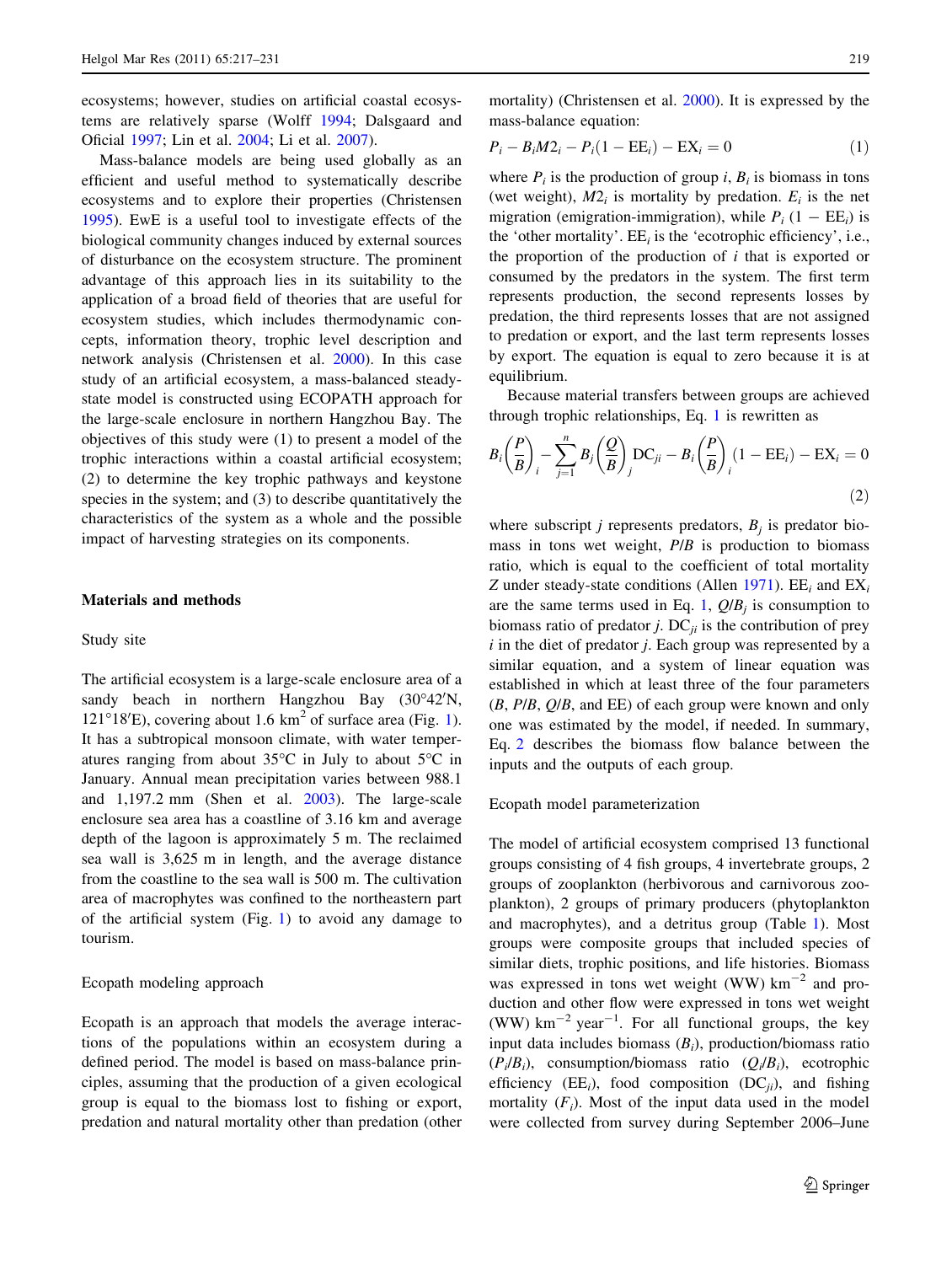<span id="page-3-0"></span>2007 (Xu [2008\)](#page-14-0), peer-reviewed journal publications, and government reports as well (see detail in Table 1). Our own survey was conducted quarterly (in September and December of 2006, March and June of 2007) on six sampling sites (Fig. [1](#page-1-0)).

The detritus biomass was calculated as a function of primary production and euphotic depth by employing the relationship suggested by Christensen and Pauly [\(1993](#page-13-0)).

$$
LogD = -2.41 + 0.954 logPP + 0.863 logE
$$
 (3)

where D is the standing stock of detritus, in gC  $\text{m}^{-2}$ , PP the primary production in gC  $m^{-2}$  year<sup>-1</sup> and E is the euphotic depth in meters  $(=5 \text{ m})$ .

Phytoplankton biomass in terms of chlorophyll A was measured using a Turner fluorometer according to standard procedures (Parsons et al. [1984\)](#page-13-0). The lowest chlorophyll a concentration observed was  $0.28 \text{ mg m}^{-3}$  in February, 2006 while the highest 1.43 mg  $m^{-3}$  in July, 2007, so the average value of  $0.850$  mg m<sup>-3</sup> during the model time. Phytoplankton biomass was estimated to be 2.832 g  $m^{-3}$ using the conversion factor of 0.3 mg chlorophyll a per 100 mg phytoplankton (Zhang and He [1991\)](#page-14-0). Using a mean depth of 5 m, we estimated the phytoplankton biomass of 14.16  $g \text{ m}^{-2}$ . Macrophytes were collected by gently scraping them off the seawall with a blade around the area. The biomass of macrophytes in terms of wet weight was estimated according to Erftemeijer et al. [\(1993](#page-13-0)). Zooplankton samples were collected by opening– closing bongo nets (with a diameter of 37 cm and a mesh size of 0.03 mm) through the water column. Biomass of zooplankton was estimated by displaced volume according to Ahlstrom and Thrailkill ([1960](#page-13-0)). Herbivorous zooplankton included Moina micrura, Mysidacea larvae, Alima, and others. The dominant species of carnivorous zooplankton included Copepoda (Labidocera euchaeta, Calanus sinicus) and Chaetognatha (Sagitta bedoti, Sagitta regularis). In the artificial ecosystem, the biomass of herbivorous zooplankton and carnivorous zooplankton were 14.80 and 6.00 t  $\text{km}^{-2}$ , respectively (Xu [2008\)](#page-14-0).

Samples of infauna were collected quarterly (in March and June of 2007, September and December of 2006) from six sampling stations (Fig. [1](#page-1-0)) using a modified Peterson's grab sampler with an area of  $0.0625 \text{ m}^2$ . Biomass of infauna varied between 0.972 and 27.328 t  $\text{km}^{-2}$ , with an average value of 14.15 t  $km^{-2}$  in the system.

The biomass of fishes, shrimps, crabs, and molluscs were assessed by mobile acoustic instrument Simrad EK60 during  $2006-2007$  (Xu  $2008$ ). The biomass of targets (B) from the observed echo integrals were estimated according to the equation  $B = (K/\langle \sigma \rangle) E$ , where K is the calibration factor,  $\langle \sigma \rangle$  is the mean cross-section and E is the echo integral after partitioning (MacLennan and Simmonds [1992](#page-13-0)).

The consumption/biomass  $(Q/B)$  ratio represents the amount of food ingested by a group with respect to its own biomass in a given period. Data of  $Q/B$  for fish were computed with an empirical model developed by Palomares and Pauly ([1998](#page-13-0)).

Table 1 Sources of input data values and literatures of Ecopath model of large-scale sea area enclosure in northern Hangzhou Bay

| Groups name               | $B_i$ (t km <sup>-2</sup> ) |                    | $P_i/B_i$ (year <sup>-1</sup> ) $Q_i/B_i$ (year <sup>-1</sup> ) | Source (or derived from)                                                                                                                                          |
|---------------------------|-----------------------------|--------------------|-----------------------------------------------------------------|-------------------------------------------------------------------------------------------------------------------------------------------------------------------|
| 1 Phytoplankton           | $14.16^a$                   | $118.20^{b}$       |                                                                 | Own estimated based on Parson et al. $(1984)^{a}$ ; Liu et al. $(2001)^{b}$                                                                                       |
| 2 Macrophytes             | $32.60^{\rm a}$             | $7.50^{b}$         |                                                                 | Own estimate <sup>a</sup> ; Vega-Cendejas (2003) <sup>b</sup>                                                                                                     |
| 3 Herbivorous zooplankton | $14.80^{\rm a}$             | $86.00^{b}$        | $280.00^{b}$                                                    | Own estimate <sup>a</sup> ; Vega-Cendejas (2003) <sup>b</sup>                                                                                                     |
| 4 Carnivorous zooplankton | $6.00^{\rm a}$              | 25.00 <sup>b</sup> | 89.00 <sup>b</sup>                                              | Own estimate <sup>a</sup> ; Vega-Cendejas (2003) <sup>b</sup>                                                                                                     |
| 5 Infauna                 | $14.15^{\rm a}$             | 4.00 <sup>b</sup>  | 20.00 <sup>b</sup>                                              | Own estimate <sup>a</sup> : Lin et al. $(1999)^b$                                                                                                                 |
| 6 Mollusca                | 6.82 <sup>a</sup>           | $1.75^{\rm b}$     | 14.00 <sup>b</sup>                                              | Own estimate <sup>a</sup> ; Tong et al. $(2000)^b$                                                                                                                |
| 7 Shrimps                 | $3.15^{\rm a}$              | $1.84^{b}$         | $24.40^{b}$                                                     | Own estimate <sup>a</sup> ; Tong et al. $(2000)^b$                                                                                                                |
| 8 Crabs                   | $1.50^{\rm a}$              | $2.12^{b}$         | $8.48^{b}$                                                      | Own estimate <sup>a</sup> ; Manickchand-Heileman et al. (2004) <sup>b</sup>                                                                                       |
| 9 Herbivorous fish        | 1.21 <sup>a</sup>           | 1.32 <sup>b</sup>  | 12.00 <sup>c</sup>                                              | Own estimate <sup>a</sup> ; based on Fishbase (Froese and Pauly 2004) <sup>b</sup> ;<br>estimated by empirical formula (Palomares and Pauly1998) <sup>c</sup>     |
| 10 Zooplanktivorous fish  | $1.25^{\rm a}$              | $1.28^{b}$         | 7.50 <sup>c</sup>                                               | Own estimate <sup>a</sup> ; based on Fishbase (Froese and Pauly 2004) <sup>b</sup> ;<br>estimated by empirical formula (Palomares and Pauly $1998$ ) <sup>c</sup> |
| 11 Benthic-feeding fish   | 1.21 <sup>a</sup>           | $1.22^b$           | 5.89 <sup>c</sup>                                               | Own estimate <sup>a</sup> ; based on Fishbase (Froese and Pauly 2004) <sup>b</sup> ;<br>estimated by empirical formula (Palomares and Pauly $1998$ ) <sup>c</sup> |
| 12 Piscivorous fish       | $0.41^{\rm a}$              | 0.90 <sup>b</sup>  | 6.00 <sup>c</sup>                                               | Own estimate <sup>a</sup> ; based on Fishbase (Froese and Pauly 2004) <sup>b</sup> ;<br>estimated by empirical formula (Palomares and Pauly 1998) <sup>c</sup>    |
| 13 Detritus               | $10.00^{\rm a}$             |                    |                                                                 | Estimated by empirical formula (Christensen and Pauly 1993) <sup>a</sup>                                                                                          |

<sup>a</sup> Input parameters from own estimate

<sup>b, c</sup> Input parameters from literatures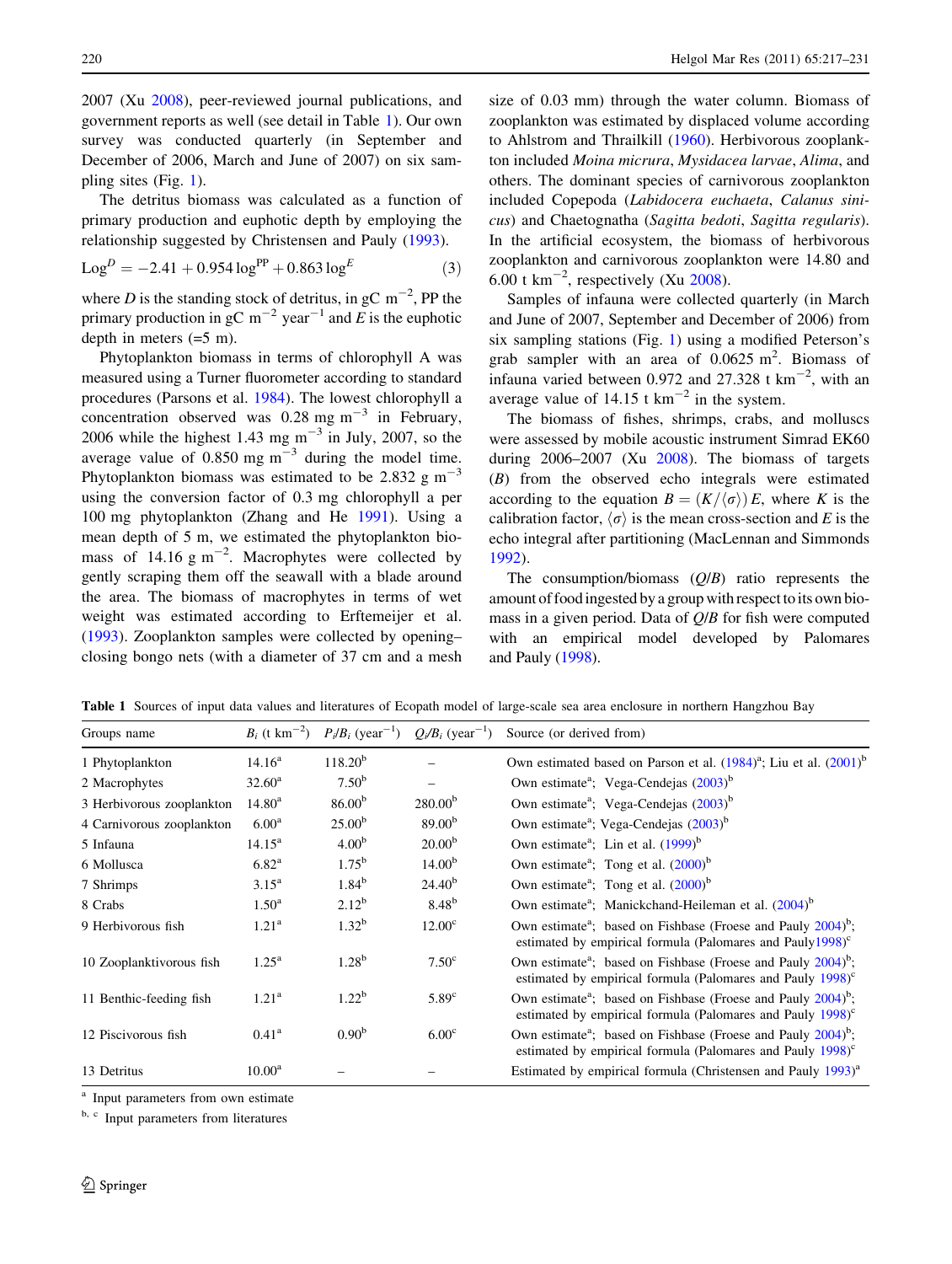<span id="page-4-0"></span>
$$
log(Q/B) = 7.964 - 0.204 log W\infty - 1.965T' + 0.083A + 0.532h + 0.398d
$$
 (4)

where  $W_{\infty}$  is the asymptotic weight (g) from the VGBF, T is an expression for the mean annual temperature of the water body, expressed using  $T = 1,000 \text{ K}^{-1}$  ( $K = {}^{\circ}\text{C} + 273$ ). A is the aspect ratio, calculated using  $A = h^2/s$ , where h the height of caudal fin and s its surface area (Christensen et al.  $2000$ ), and h is the dummy variable expressing food type (1 for detritivores and 0 for herbivores and carnivores).

The production/biomass  $(P/B)$  values of fish are equivalent to the instantaneous rate of total mortality  $(Z)$ , see Allen ([1971\)](#page-13-0), which was estimated by the method of Beverton and Holt [\(1957](#page-13-0)) and calculated using the FiSAT II (Gayanilo et al. [1996](#page-13-0)).

$$
Z = \frac{K(L_{\infty} - \overline{L})}{\overline{L} - L'}\tag{5}
$$

where  $L$  is the asymptotic length (cm),  $K$  is the VBGF curvature parameter,  $\overline{L}$  is the mean length in the population (cm),  $L'$  represents the mean length at entry into the fishery (cm). Data of  $P/B$  for fishes were taken from Fishbase (Froese and Pauly [2004](#page-13-0)). For those group whose Q/B and P/B were difficult to estimate, were obtained from similar ecosystem models, which are located in the studied area or near the studied area (Vega-Cendejas [2003](#page-14-0); Tong et al. [2000;](#page-14-0) Lin et al. [1999;](#page-13-0) Manickchand-Heileman et al. [2004](#page-13-0)).

Data on landing statistics of various fishes, invertebrates and macrophytes were taken from the CDMCJS statistics (unpublished data, see Table 2). Samples were taken to measure body weight and body length (to the nearest half centimeter), stomach analysis and scales were taken for age determination.

 $DC_{ii}$  is the fraction that prey group *i* contributes to the overall stomach contents of predator group  $j$  (Christensen et al. [2000\)](#page-13-0). As a predation index in the Ecopath model,  $DC_{ii}$  links the different groups together and reveals the dynamics within the ecosystems. This fraction can be measured in weight percentage, volume percentage, occurrence percentage or even energy content percentage. For this model, the diets of fishes were measured in weight percentage based on the stomach contents analysis. For those groups whose quantitative diet information was often unavailable, the parameter values were obtained from similar ecosystem models or published literature (Vega-Cendejas [2003;](#page-14-0) Tong et al. [2000](#page-14-0); Lin et al. [1999](#page-13-0); Manickchand-Heileman et al. [2004\)](#page-13-0). Diet compositions were summarized in Table [3](#page-5-0).

# Ecosystem maturity, structure, and flow analysis

Ecopath can calculate a number of indices to assess the stability and maturity of the ecosystem (Odum [1969\)](#page-13-0) and to make comparisons among ecosystems. It also gives a number of network flow indices based on concepts developed by theoretical ecologists, notably Ulanowicz [\(1986](#page-14-0)). The total system throughput is the sum of all flows in the system, estimated as the sum of the four flow components: (1) sum of all consumption; (2) sum of all exports; i.e., exported from the system by fisheries or buried in the sediments; (3) sum of all respiration flows; and (4) sum of all flows into detritus. The total system throughput represents the size of the system in terms of flows (Ulanowicz [1986](#page-14-0)) and is important for comparisons of flow networks.

Table 2 The basic input data and biological parameters of groups as estimated by Ecopath for the artificial ecosystem model

| Trophic group             | <b>Biomass</b><br>$(t \text{ km}^{-2})$ | $P/B$ (year <sup>-1</sup> ) | $Q/B$ (year <sup>-1</sup> ) | EE    | GE $(P/Q)$               | Trophic level | Unassimilated<br>consumption | Catch<br>$(t \text{ km}^{-2})$ |
|---------------------------|-----------------------------------------|-----------------------------|-----------------------------|-------|--------------------------|---------------|------------------------------|--------------------------------|
| 1 Phytoplankton           | 14.16                                   | 118.2                       |                             | 0.194 | $\overline{\phantom{0}}$ | 1.00          | 0.4                          |                                |
| 2 Macrophytes             | 32.60                                   | 7.50                        | $\overline{\phantom{0}}$    | 0.591 | $\overline{\phantom{0}}$ | 1.00          | 0.4                          | 2.52                           |
| 3 Herbivorous zooplankton | 14.80                                   | 86.00                       | 280.00                      | 0.358 | 0.307                    | 2.00          | 0.4                          | -                              |
| 4 Carnivorous zooplankton | 6.00                                    | 25.00                       | 89.00                       | 0.891 | 0.281                    | 2.84          | 0.3                          |                                |
| 5 Infauna                 | 14.15                                   | 4.00                        | 20.00                       | 0.902 | 0.200                    | 2.44          | 0.3                          |                                |
| 6 Mollusca                | 6.82                                    | 1.75                        | 14.00                       | 0.376 | 0.125                    | 3.05          | 0.2                          |                                |
| 7 Shrimps                 | 3.15                                    | 1.84                        | 24.4                        | 0.307 | 0.075                    | 2.96          | 0.2                          |                                |
| 8 Crabs                   | 1.50                                    | 2.12                        | 8.48                        | 0.492 | 0.174                    | 3.23          | 0.2                          |                                |
| 9 Herbivorous fish        | 2.21                                    | 1.32                        | 12.00                       | 0.553 | 0.110                    | 2.09          | 0.2                          | 0.40                           |
| 10 Zooplanktivorous fish  | 1.25                                    | 1.28                        | 7.50                        | 0.779 | 0.171                    | 3.14          | 0.2                          | 0.25                           |
| 11 Benthic-feeding fish   | 1.21                                    | 1.22                        | 5.89                        | 0.501 | 0.207                    | 3.22          | 0.2                          | 0.08                           |
| 12 Piscivorous fish       | 0.41                                    | 0.90                        | 6.00                        | 0.407 | 0.150                    | 3.90          | 0.2                          | 0.15                           |
| 13 Detritus               | 10.00                                   |                             |                             | 0.440 |                          | 1.00          |                              |                                |
|                           |                                         |                             |                             |       |                          |               |                              |                                |

Values in italic were estimated by model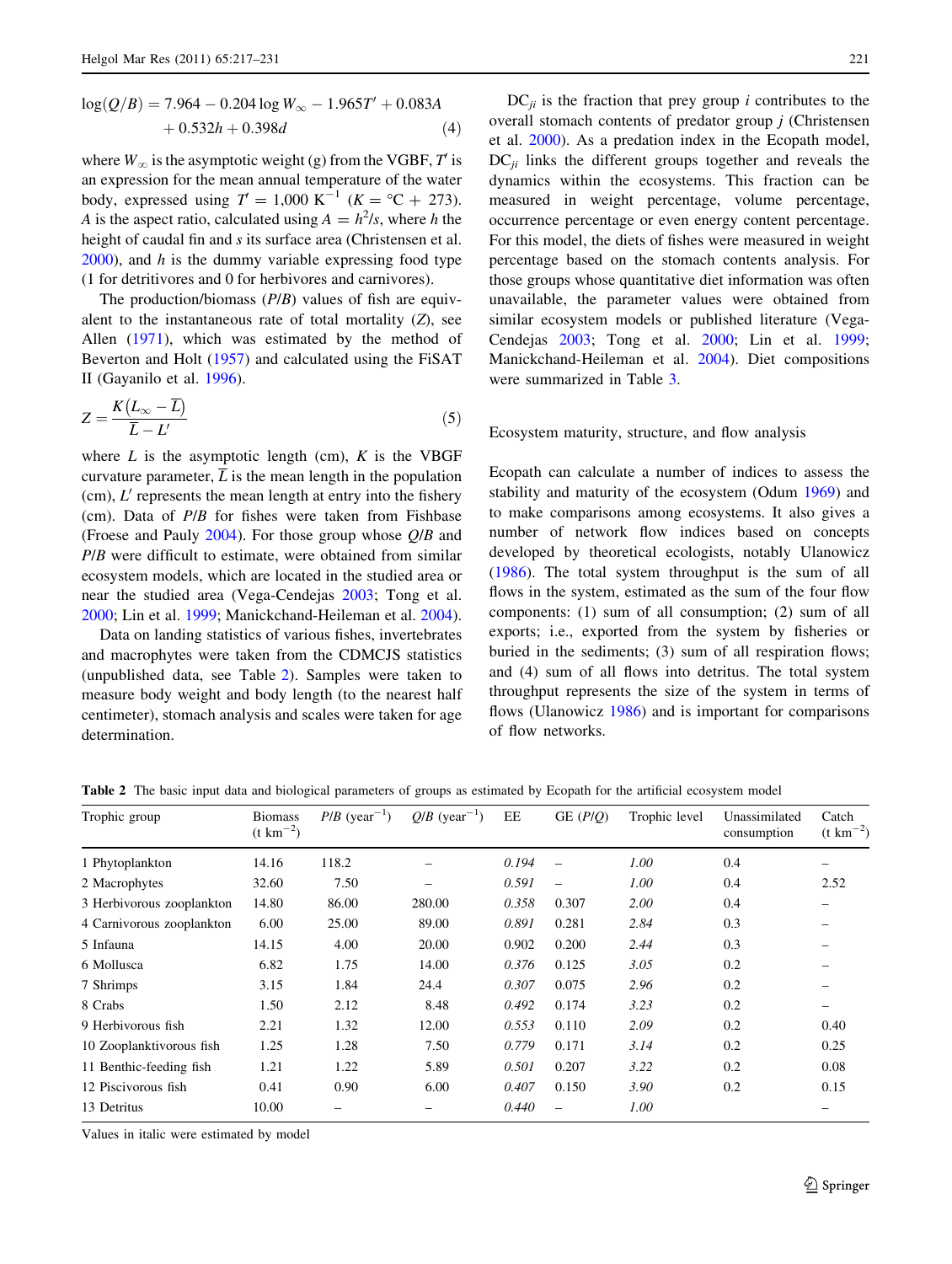| Prey/predator                          | $\overline{4}$ | 5    | 6    | 7    | 8    | 9    | 10   | 11   | 12   | 13    |
|----------------------------------------|----------------|------|------|------|------|------|------|------|------|-------|
| 1 Phytoplankton                        | 0.10           |      | 0.15 | 0.10 |      |      | 0.53 |      |      |       |
| 2 Macrophytes                          |                |      |      |      |      |      | 0.17 |      |      |       |
| 3 Herbivorous zooplankton <sup>a</sup> | 0.30           | 0.75 | 0.11 | 0.12 | 0.10 | 0.07 | 0.09 | 0.20 |      |       |
| 4 Carnivorous zooplankton <sup>a</sup> |                | 0.05 | 0.13 | 0.35 | 0.35 | 0.35 |      | 0.45 | 0.01 |       |
| 5 Infauna <sup>b</sup>                 |                |      | 0.06 | 0.20 | 0.15 | 0.12 |      |      | 0.23 |       |
| 6 Mollusca <sup>c</sup>                |                |      |      |      |      | 0.16 |      |      | 0.10 |       |
| 7 Shrimp $\rm^c$                       |                |      |      |      |      |      |      | 0.02 | 0.19 |       |
| 8 Crabs <sup>d</sup>                   |                |      |      |      |      |      |      | 0.02 | 0.20 |       |
| 9 Herbivorous fish <sup>e</sup>        |                |      |      |      |      |      |      |      | 0.03 | 0.252 |
| 10 Zooplanktivorous fish <sup>e</sup>  |                |      |      |      |      |      |      | 0.01 |      | 0.448 |
| 11 Benthic-feeding fish <sup>e</sup>   |                |      |      |      |      |      |      |      |      | 0.30  |
| 12 Piscivorous fish <sup>e</sup>       |                |      |      |      |      |      |      |      |      |       |
| 13 Detritus                            | 0.60           | 0.2  | 0.55 | 0.23 | 0.40 | 0.30 | 0.21 | 0.30 | 0.24 |       |

<span id="page-5-0"></span>Table 3 Diet composition matrix, in percentage of volume of prey groups, assembled from research data to construct the artificial ecosystem model

<sup>a</sup> Lin et al. ([1999\)](#page-13-0)

<sup>b</sup> Vera-Cendejas (2003)

 $\text{c}$  Tong et al. ([2000\)](#page-14-0)

<sup>d</sup> Manickchand-Heileman et al. [\(2004](#page-13-0))

<sup>e</sup> Based on content analysis

Total net primary production is the sum of production by all the producers (i.e., phytoplankton and macrophytes) in the system. The ratio total primary production/total respiration describes the maturity of the system (Odum [1971\)](#page-13-0) where mature systems have a ratio of 1. Production normally exceeds respiration in early phases of development, while the opposite occurs in organically polluted ecosystems (Christensen and Pauly [1993\)](#page-13-0). The sum of all production is the sum of the primary and secondary production in the ecosystem. The total biomass/total throughput ratio is used to assess the total biomass supported by the available energy and is expected to increase with ecosystem maturity. The connectance index (CI) and the system omnivory index (SOI) are correlated with system maturity, since a food chain is expected to change from linear to web-like as the system matures (Odum [1971;](#page-13-0) Christensen et al. [2000](#page-13-0)). The degree of recycling in a system can be measured with Finn's cycling index (FCI) and Finn's mean path length (FML). The FCI represents the proportion of the total throughput that is devoted to recycling of material. The FML, the average number of groups that an inflow or outflow passed through (Finn [1976\)](#page-13-0), is strongly correlated with the FCI. 'Mature' and 'stable' systems generally display a high degree of recycling (Christensen [1995\)](#page-13-0). The ratio of total biomass to total flows into detritus (TB/ TDET), which indicates how much of the energy is transformed into organic material, is used as new attribute in this study. This ratio increases as the system matures. If this ratio is close to 1, all the organisms will be recycling rapidly and the system will have reached a mature state. If the rate differs from 1, the ecosystem is still developing.

One of the model outputs is the fractional or effective trophic level of each group (Odum and Heald [1975](#page-13-0)). The trophic level of fishery catch  $(TL_C)$  which resulted from the suggested fishing effort in each strategy was calculated using:

$$
TL_C = [1/(C_t)] * \Sigma (C_i * TL_i), \qquad (6)
$$

where,  $\Sigma C_i = C_t$ ,  $C_t$  is the total catch, while  $C_i$  is the catch of stock i, and  $TL_i$  = the mean trophic level of the stock i.

Although the system is assumed to be in a steady state, it is possible to determine the expected response of each group in the model to perturbations in this steady state by introducing minute increases in biomasses of each group. Overall positive and negative impacts of such increases of each group on the others through direct and indirect routes were evaluated using the mixed trophic impact analysis, which is carried out by Ecopath using the Leontief ([1951\)](#page-13-0) matrix routine as developed by Ulanowicz and Puccia [\(1990](#page-14-0)). The MTI analysis reflected interactions among groups, with the value ranging from  $-1$  to 1. If the two groups mutually benefited from each other, the MTI had a value greater than 0. Otherwise, the MTI had a negative value. Moreover, a method derived from the MTI analysis allows estimating 'keystoneness' of groups and identifying the keystone species in the ecosystem. The keystoneness value of a given species is decided as a function of its biomass and the impact on the different elements of an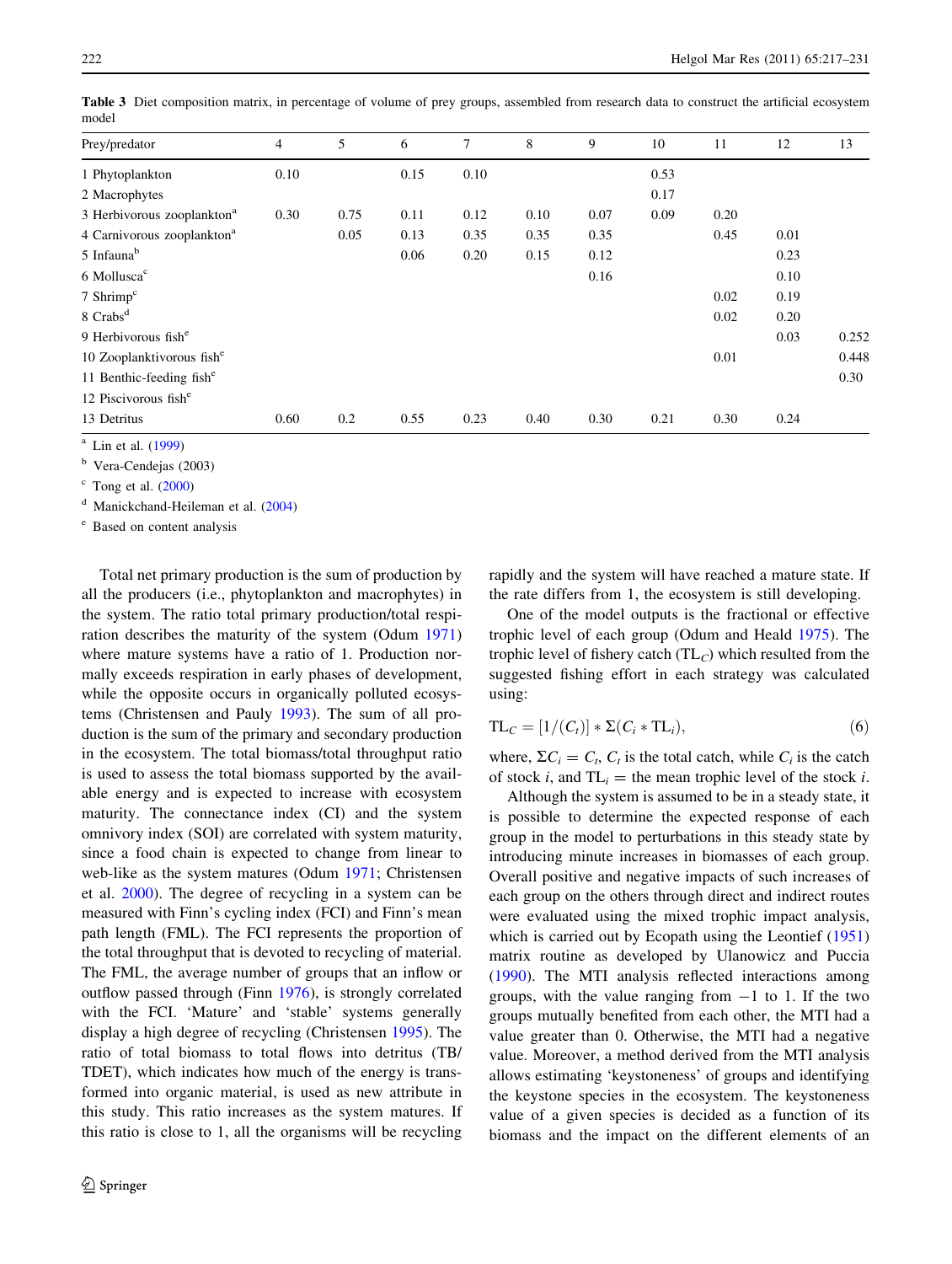ecosystem resulting from a small change to its own biomass. It can be implemented by plotting the relative overall effect  $(\varepsilon_i)$  against the keystoneness  $(KS_i)$ . Here, the overall effect of each group is defined as (Libralato et al. [2006\)](#page-13-0):

$$
\varepsilon_i = \sqrt{\sum_{j \neq i}^n m_{ij}^2} \tag{7}
$$

where  $m_{ij}$  is obtained from the MTI analysis as the product of all the net impacts for all the possible pathways in the food web linking functional groups  $i$  and  $j$ . The relative overall effect  $(\varepsilon_i)$  is expressed to be relative to the maximum effect measured in the trophic web.

In Eq. 7, the effect of the change in biomass on the group itself (i.e.,  $m_{ii}$ ) is excluded. The keystoneness (KS<sub>i</sub>) of each group is described as (Libralato et al. [2006](#page-13-0)):

$$
KS_i = \log[\varepsilon_i \times (1 - p_i)] \tag{8}
$$

where  $p_i$  is the contribution of the functional group to the total biomass of the food web.

# Modification strategy of input values

One of the most important steps in modeling is to verify whether a model yields a biologically realistic outcome and if it conforms to observed data. For the Ecopath model, the first attempt in balancing the model is often done by evaluating if the ecotrophic efficiency (EE) estimated in modeling for each group is less than 1. It is inevitable for the EEs of some groups to have values greater than 1 in the first modeling iteration when the initial inputs are used. When unbalanced groups were encountered in modeling, we used the 'automatic massbalance' function built in the Ecopath model to re-evaluate and modify parameters to achieve the goal of having EE smaller than 1 for all groups. Furthermore, we had to check if the GE (the gross food conversion efficiency, i.e., the ratio between production and assimilated food) was in the range of 0.1–0.3, as the consumption of most groups is about 3–10 times higher than their production. Finally, the output values were compared with independent field measurements and literature data on other related coastal water.

#### Simulation of impacts of varying fishing mortality

The balance model was used to explore the possible impacts of varying fishing mortality on the biomass of the major groups. Various fishing scenarios were simulated by the Ecosim routine (Walters et al. [1997,](#page-14-0) [2000\)](#page-14-0), and the resulting biomass change in each group was evaluated. Ecosim is a time dynamic simulation model that uses the linear equations of the static Ecopath model to isolate the biomass accumulation term, and set up a series of differential equations in the form of:

$$
\frac{\mathrm{d}B_i}{\mathrm{d}t} = gi \sum_j C_{ji} - \sum_j C_{ij} + I_i - (M_i + F_i + e_i)B_i \tag{9}
$$

where  $dB_i/dt$  is the biomass growth rate,  $g_i$  is the net growth efficiency (production/consumption ratio),  $C_{ji}$  is the total consumption rate of the group *i*,  $C_{ii}$  is the predation of all predators on the group  $i$ ,  $M_i$  is the non-predation natural mortality rate,  $F_i$  is the fishing mortality rate,  $e_i$  is the emigration rate, and  $I_i$  is the immigration rate.

This leads to the predictions of how biomass develops over time as a consequence of changes in fishing patterns or other ecosystem forcing functions. Ecosim requires a vulnerability setting for all predator–prey interactions. The setting controls the rate that a prey group moves between the vulnerable state and the state in which the group is not susceptible to predation by a given predator. The default setting is a mixture of top-down and bottom-up control (a setting of 1 for bottom-up control,  $\gg$ 1 for top-down control in the new EwE version 6.0). In this study, to realistically simulate bottom-up donor control and top-down predator control in the ecosystem trophic, the vulnerability of each functional group was set proportional (Table [2\)](#page-4-0) to its trophic level estimated by Ecopath (Buchary et al. [2003](#page-13-0); Chen et al. [2008\)](#page-13-0). All others settings in Ecosim assumed default values. The two simple scenario sets were examined over a simulation length of 10 years.

Scenario 1 Keep the fishing mortality at current level as suggested by official statistics—i.e., fishing effort for the capture 0.40, 0.25, 0.08, and 0.15 t  $\text{km}^{-2} \text{ year}^{-1}$  for herbivorous fish, zooplanktivorous fish, benthic-feeding fish, and piscivorous fish, respectively.

Scenario 2 Fishing mortality increased twofold of the current fishing mortality.

## Uncertainty and sensitivity analyses

Uncertainties of input parameters were specified under a 'pedigree' in the Ecopath with Ecosim package. The 'pedigree index' was calculated to quantify the uncertainty related to the input values in the model (Christensen and Walters [2004](#page-13-0)). For each input value, a description was made of the data and their confidence level (sample-based, high or low precision, approximate or indirect method, or from other models, from literature, etc.). Percent ranges of uncertainty, based on a set of qualitative choices relative to the origin of  $B$ ,  $P/B$ ,  $Q/B$ , and diet input or model estimates, were used in the routine and resulted in an index value scaled from 0 (data not rooted in local data) to 1 (data fully rooted in local data) for each input parameters. Based on the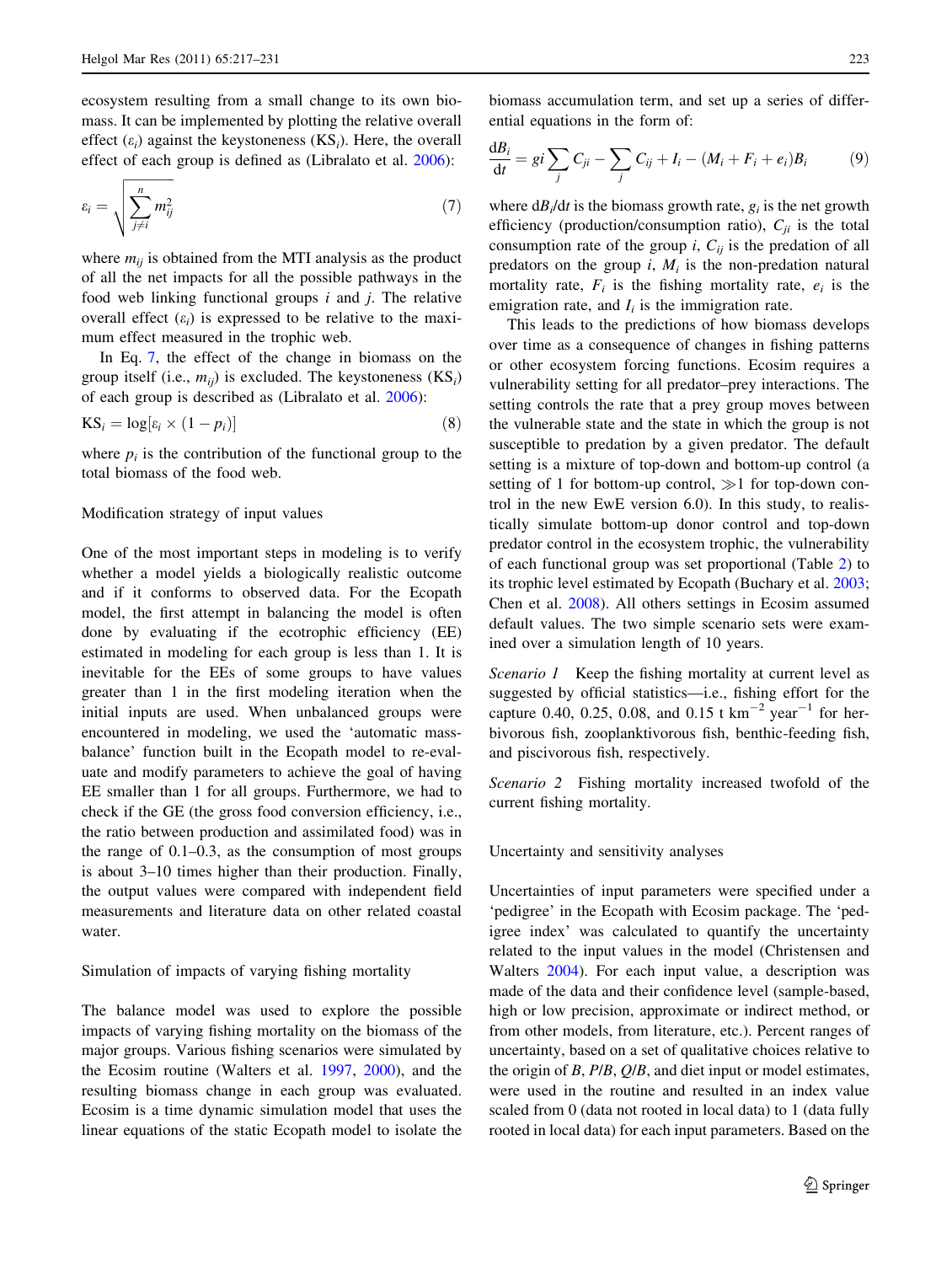<span id="page-7-0"></span>individual pedigree index value, an overall 'pedigree index' P of the information in ECOPATH can be calculated:

$$
P = \sum_{i=1}^{n} \sum_{j=1}^{n} \frac{I_{ij}}{n}
$$
 (10)

where  $I_{ij}$  is the pedigree index for model group i and parameter  $j$  and  $n$  is the total number of modeled groups (Christensen and Walters [2004](#page-13-0)).

With the uncertainty in the input parameters, a simple sensitivity analysis was also conducted to evaluate the robustness of the results were with respect to uncertainty in input parameters. All basic input parameters were changed, independently, in steps of 10%, from  $-50$  to  $+50\%$ . The effects of these changes on all the missing basic parameters for all groups in the system were examined. The impact of this on the estimated parameters is calculated as:

$$
\frac{\text{Estimated parameter} - \text{original parameter}}{\text{original parameter}} \tag{11}
$$

# Results

# Trophic structure

A balanced model was successfully constructed for the artificial ecosystem (Table [2\)](#page-4-0). In general, EE values were

relatively low, most groups were in the range of 0.30–0.60, however, EE was highest EE (0. 902) for infauna, followed by carnivorous zooplankton (0.891) and zooplanktivorous fish. Trophic levels (TLs) were estimated by the Ecopath from the weighted average trophic levels of each prey. The routine assigns a TL of 1 to primary producers and detritus, and TL of  $1+$  (weighted average of the prey's TL) to consumers. The highest fractional trophic levels in the artificial system are occupied by piscivorous fish (Fig. 2; Table [2](#page-4-0)). The trophic aggregation routine in Ecopath aggregated the 13 groups with five effective TLs of Hangzhou Bay (Table [4\)](#page-8-0). Primary producers (trophic level I) comprised the phytoplankton, macrophytes, and detritus. The detritus pool was a food source of many functional groups in the system. The most prominent biological group, in terms of biomass and energy flow in the system, was the herbivorous zooplankton. A large proportion  $(>=75%)$  of matter at trophic level II flows through herbivorous zooplankton, infauna, and herbivorous fish, whereas 88% of the flow of carnivorous zooplankton occurred at trophic level III. Less than half the flows of fish groups occurred at IV and V. The main harvestable target species in the system was macrophytes (Gracilaria verrucosa); the biomass was about 32.6 t  $km^{-2}$ , the fishery yield, however, was  $2.52$  t km<sup>-2</sup> (Table [2\)](#page-4-0). Herbivorous fish alone accounted for 43.5% of the total fish biomass and



Fig. 2 Chart of trophic flow in the large-scale sea area enclosure in northern Hangzhou Bay. All flows were expressed in t  $km^{-2}$  year<sup>-1</sup>. Boxes are placed on the Y-axis according to trophic level; the size of each is proportional to biomass. B biomass, P Production, and  $Q$  consumption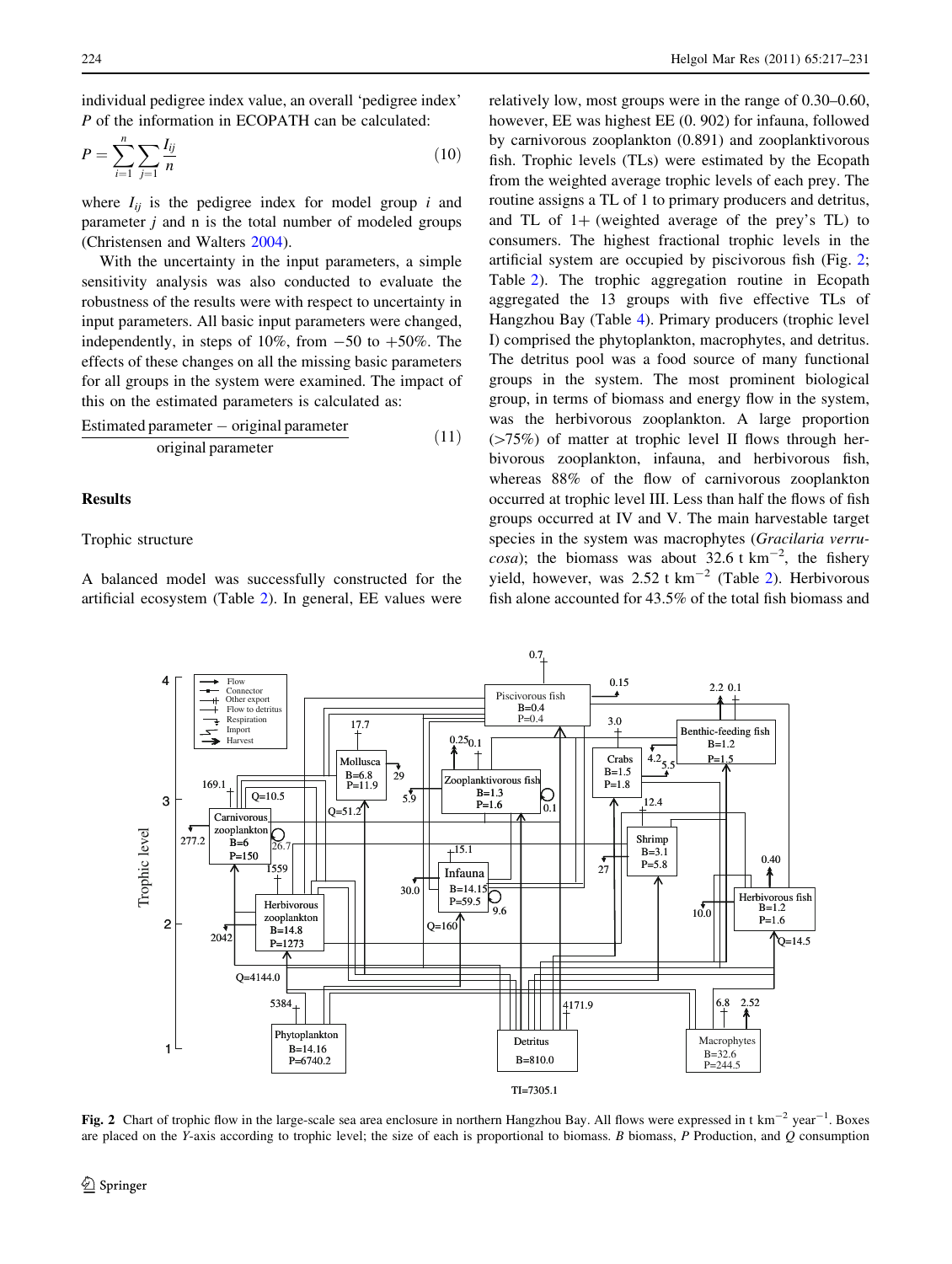<span id="page-8-0"></span>Table 4 Relative flows of each group by trophic level for the artificial ecosystem

| Group names               | T     | П     | Ш     | IV    | V     |
|---------------------------|-------|-------|-------|-------|-------|
| 1 Phytoplankton           | 1.000 |       |       |       |       |
| 2 Macrophytes             | 1.000 |       |       |       |       |
| 3 Herbivorous zooplankton |       | 1.000 |       |       |       |
| 4 Carnivorous zooplankton |       | 0.211 | 0.879 |       |       |
| 5 Infauna                 |       | 0.745 | 0.146 | 0.109 |       |
| 6 Mollusca                |       | 0.330 | 0.343 | 0.306 | 0.022 |
| 7 Shrimp                  |       | 0.400 | 0.285 | 0.298 | 0.016 |
| 8 Crabs                   |       | 0.100 | 0.352 | 0.417 | 0.123 |
| 9 Herbivorous fish        |       | 0.910 | 0.09  |       |       |
| 10 Zooplanktivorous fish  |       | 0.303 | 0.308 | 0.372 | 0.124 |
| 11 Benthic-feeding fish   |       | 0.340 | 0.320 | 0.168 | 0.354 |
| 12 Piscivorous fish       |       |       | 0.467 | 0.256 | 0.217 |
| 13 Detritus               | 1.000 |       |       |       |       |

was the most important fishery species in terms of biomass in the artificial ecosystem.

## Pathway flows

The transfer efficiency of matter is the ratio between the sum of the exports and flow predated by the next level and the throughput on the trophic level. The efficiencies of flows originating from primary producers, form detritus and from combined flows are summarized in Fig. 3. The artificial system in northern Hangzhou Bay consisted of five main aggregated trophic levels (from level I to V). Transfer efficiencies declined gradually from trophic levels III (10.7%), IV (8.4%) to V (7.3%). We obtained a mean transfer efficiency of 9.8% from detritus and 9.4% from primary producers within the ecosystem; therefore, the average trophic transfer efficiency for the system as a whole was 9.5% (Fig. 3).

#### Mixed trophic impacts (MTI) and keystone species

The MTI analysis for the artificial system indicated that an increase in low effective trophic levels such as trophic detritus and macrophytes has positive impacts on the largest number of consumer groups through their direct and indirect consumption. Carnivorous zooplankton had strong negative impact on the herbivorous zooplankton and on itself (Fig. [4\)](#page-9-0). However, herbivorous zooplankton biomass has a moderately positive impact on zooplanktivorous fish, crabs, and shrimps since they feed largely on herbivorous zooplankton. The MTI analysis predicted that an increase in biomass of benthic-feeding fish would have a moderate or slight negative effect on crustacean (crabs and shrimps). This is because benthic-feeding fish feed largely on detritus and may be regarded as competitors for the same food source.

It is important to indentify keystone species to get further insight in the ecosystem structure. Figure [5](#page-9-0) shows the keystoneness of the function groups in the artificial system. The keystoneness index estimated allows ranking the group by decreasing keystoneness. The keystone species are those groups with proposed index values close to or greater than zero. Herbivorous zooplankton have high keystoneness and ranked first, while top predators, benthic-feeding fish and piscivorous fish ranked second and third, respectively, in terms of overall effects and keystoneness in this system.

## Ecosystem analysis and indicators

The size of system flows, such as consumption, export, respiratory flows, flows to detritus, system throughput, and production, are given in Table [5.](#page-10-0)

The total system throughput of 19, 323 t  $km^{-2}$  year<sup>-1</sup>, 26.8% was due to consumption  $(5,191.522 \text{ t km}^{-2} \text{ year}^{-1})$ and 13.7% to respiratory process  $(2,646.646 \text{ t km}^{-2} \text{ y}^{-1})$ ; 38.1% originated in backflows to detritus (7,345.421 t km<sup>-2</sup> year<sup>-1</sup>) and 21.4% to export (4,139.154 t km<sup>-2</sup> year<sup>-1</sup>). The sum of all production was 8,294 t km<sup>-2</sup> y<sup>-1</sup>. The ratio of total primary production to total respiration was 2.56 and the ratio of total primary production to total biomass was 69.25. The Finn's cycling index (FCI) and the mean path length (FML) were 0.25 and 2.17, respectively, in the system. The fisheries mean trophic level (1.52) is very low and reflects the fact that over 70% of the catch

Fig. 3 Flow network of organic matter and transfer efficiencies (%) from each trophic level for the artificial ecosystem model. Flows from primary producers  $(PP)$  and from detritus  $(D)$  and flows out of the tops of boxes represent export, and flows out of the bottoms represent respiration

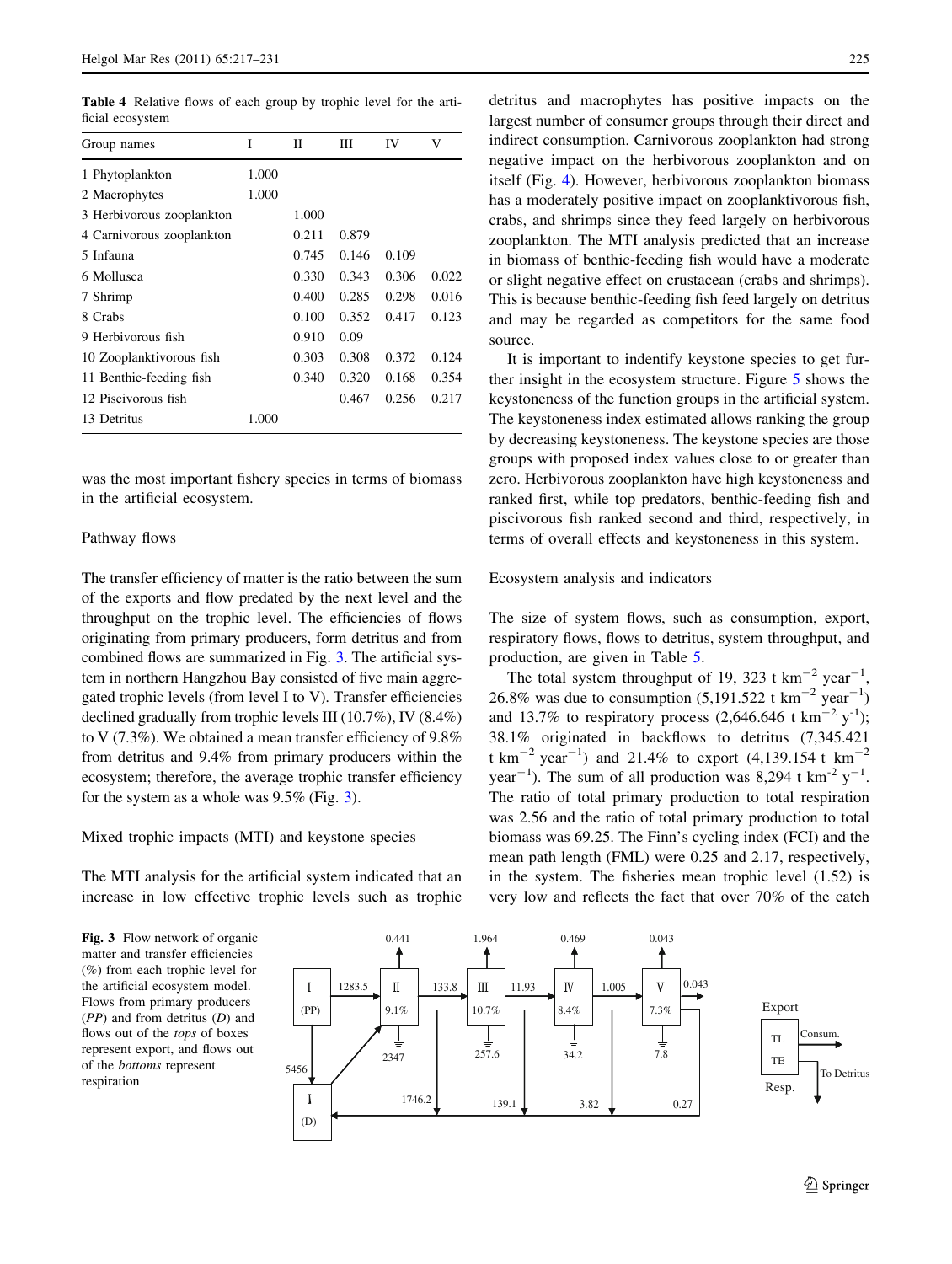<span id="page-9-0"></span>

Fig. 4 Mixed trophic impacts of large-scale sea area enclosure in northern Hangzhou Bay. The magnitude of the impact is represented by shaded rectangles above (positive impacts) and below (negative impacts) the horizontal lines. Impacts are relative and comparable among groups



Fig. 5 Keystoneness index  $(KS_i)$  and relative overall effect  $(\varepsilon_i)$  for the function groups in artificial ecosystem

coming from the macrophytes. Primary production required (PPR) for current total catch from the area is 2.8 t per  $\text{km}^2$ , which is equivalent to about 0.04% (Table [5](#page-10-0)). The ratio of total biomass to total flows into detritus (TB/ TDET), which indicates how much of the energy is transformed into organic material, is 0.013 in the system.

## Simulation of impacts of fishing

Changes in biomass of selected species in response to varying fishing rate were simulated over a 10-year period (Fig. [6a](#page-10-0), b). The result of scenario 1 suggested that if the current low fishing mortality was maintained in this system, the biomass of piscivorous fish show a small increase, in particular in the first 4 years, while other selected groups keep stabilize during the simulation period (Fig. [6a](#page-10-0)). When modeled fishing effort reached twofold its current fishing rate, the biomass of piscivorous fish would rapid decreases to 70% lower than the initial biomass. However, the other fish groups would increase in varies degrees. The zooplantivorous fish would increase over 100%. In contrast to the fish groups, biomass of the macrophytes would be relatively stabile during the simulation period (Fig. [6b](#page-10-0)).

#### Uncertainty and sensitivity analyses

The precision of Ecopath model output is comparable to that of the input data (Essington [2007\)](#page-13-0). The pedigree index  $(0.61)$  is in the upper part of the range  $(0.16-0.68)$  of 150 Ecopath models (Morissette et al. [2006](#page-13-0)), indicating that the parameter values of the model were based on reliable sources and the model is of acceptable quality (Christensen et al. [2000\)](#page-13-0).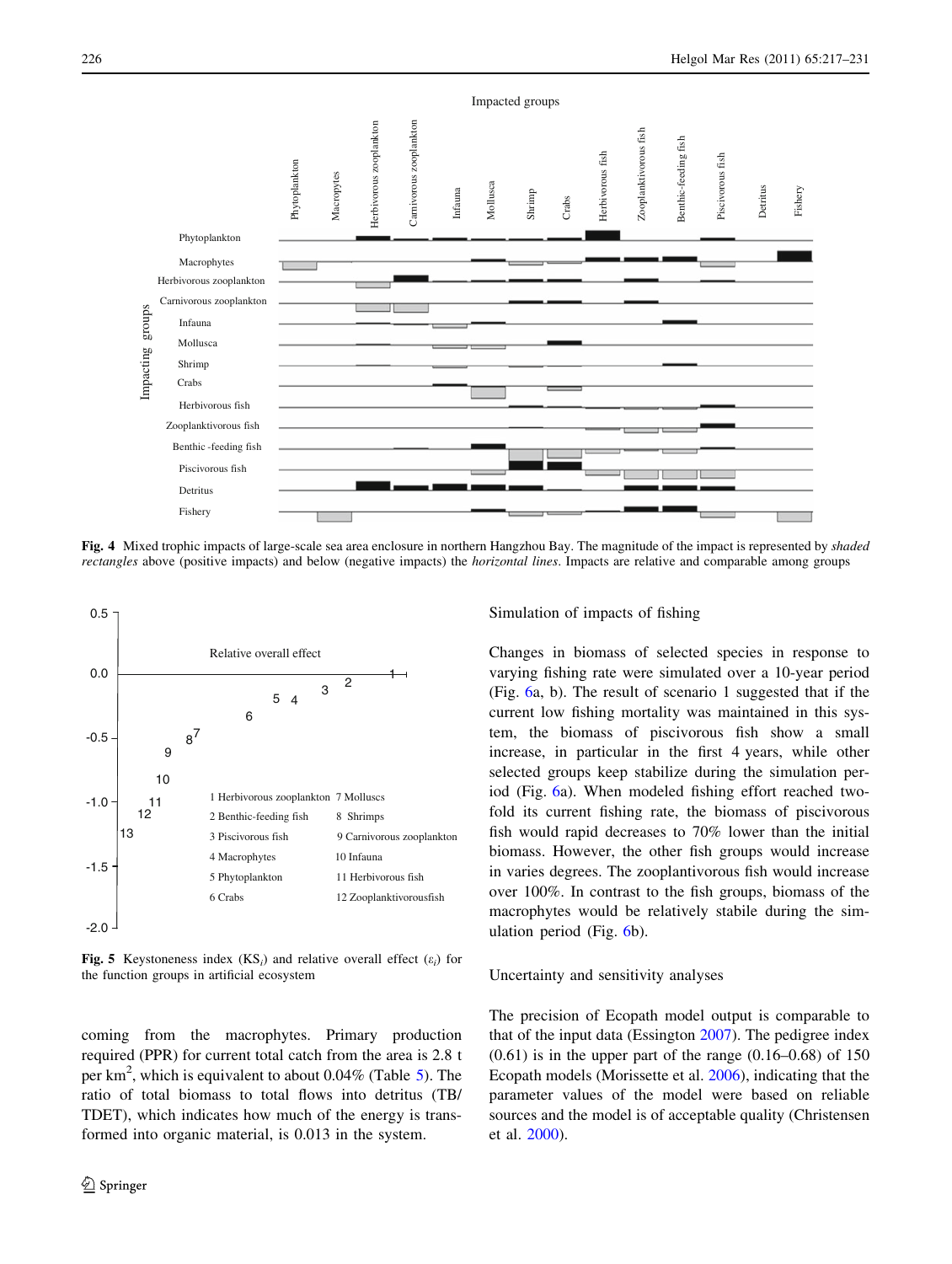<span id="page-10-0"></span>

| <b>Table 5</b> Summary statistics for the artificial ecosystem model |  |
|----------------------------------------------------------------------|--|
|----------------------------------------------------------------------|--|

| Attribute parameters                                          | Value     | Unit                                                            |
|---------------------------------------------------------------|-----------|-----------------------------------------------------------------|
| Total consumption (CT)                                        | 5,191.52  | t $km^{-2}$ year <sup>-1</sup>                                  |
| Total exports (TEX)                                           | 4,139.15  | t $km^{-2}$ year <sup>-1</sup>                                  |
| Total respiratory flows (TR)                                  | 2,646.65  | t $km^{-2}$ year <sup>-1</sup>                                  |
| Total flows into detritus (TDET)                              | 7,345.42  | t $km^{-2}$ year <sup>-1</sup>                                  |
| Total system throughput (T)                                   | 19,323.00 | t km <sup><math>-2</math></sup> year <sup><math>-1</math></sup> |
| Total production (TP)                                         | 8,294.00  | t $km^{-2}$ year <sup>-1</sup>                                  |
| Calculated total net primary production<br>(TPP)              | 6,785.80  | t $\mathrm{km}^{-2}$ year <sup>-1</sup>                         |
| Total biomass (TB), excluding detritus                        | 97.99     | t $km^{-2}$                                                     |
| Mean trophic level of the catch                               | 1.52      |                                                                 |
| Calculated total net primary production/<br>total respiration | 2.56      |                                                                 |
| Net system production (NSP)                                   |           | 4,139.15 $\text{t km}^{-2} \text{ year}^{-1}$                   |
| Total primary production/total biomass                        | 69.25     |                                                                 |
| Finn Cycling Index (FCI)                                      | 25.00     |                                                                 |
| Finn's mean path length (FML)                                 | 2.174     |                                                                 |
| Ascendancy (A)                                                | 0.315     |                                                                 |
| System overhead (O)                                           | 0.69      |                                                                 |
| Connectance index (CI)                                        | 0.31      |                                                                 |
| System omnivory index (SOI)                                   | 0.35      |                                                                 |

The sensitivity analysis revealed that the relationship between changes in input parameters and the affected parameters were nearly linear; hence, only the effects of a 50% increase in one parameter were considered. The estimated parameters were sensitive to the input parameters within a functional group, while the outputs were generally robust to parameters from other functional groups (Appendix A—Electronic supplementary material). For instance, when one input parameter of a functional group was increased by 50%, the output parameters of that group varied from  $+35.4$  to  $-33.3\%$ . This was expected as the input parameters of a functional group (e.g., P/B, Q/B, EE) are tightly linked with each other. Excluding this withingroup effect, the estimated parameters were reasonably robust to changes in input parameter values of other functional groups in the artificial ecosystem model. A 50% change in input parameter values led to, on average, a 15% change in the output values. The most sensitive sets of parameters were the effect of the assumed EE of herbivorous zooplankton on the estimated EEs of phytoplankton, macrophytes, herbivorous zooplankton, carnivorous zooplankton, and herbivorous fish. Generally, changes in the consumption–biomass ratios had lower impacts on the estimated parameters.

# Discussion

The Ecopath model was used to construct a mass-balance model, which is considered to be the first step in summarizing ecological and biological information in a coherent framework through trophic networks in the ecosystem. As previously mentioned, few studies of ecosystem properties have focused on artificial coastal ecosystems in the world, particularly in the East China Sea (Yan et al. [2008\)](#page-14-0). A comparison with other coastal ecosystems (Wolff [1994](#page-14-0);



Fig. 6 Simulated changes in biomass of selected groups in response to different fishing mortality. a Fishing mortality at current level; b fishing mortality increased twofold of the current fishing mortality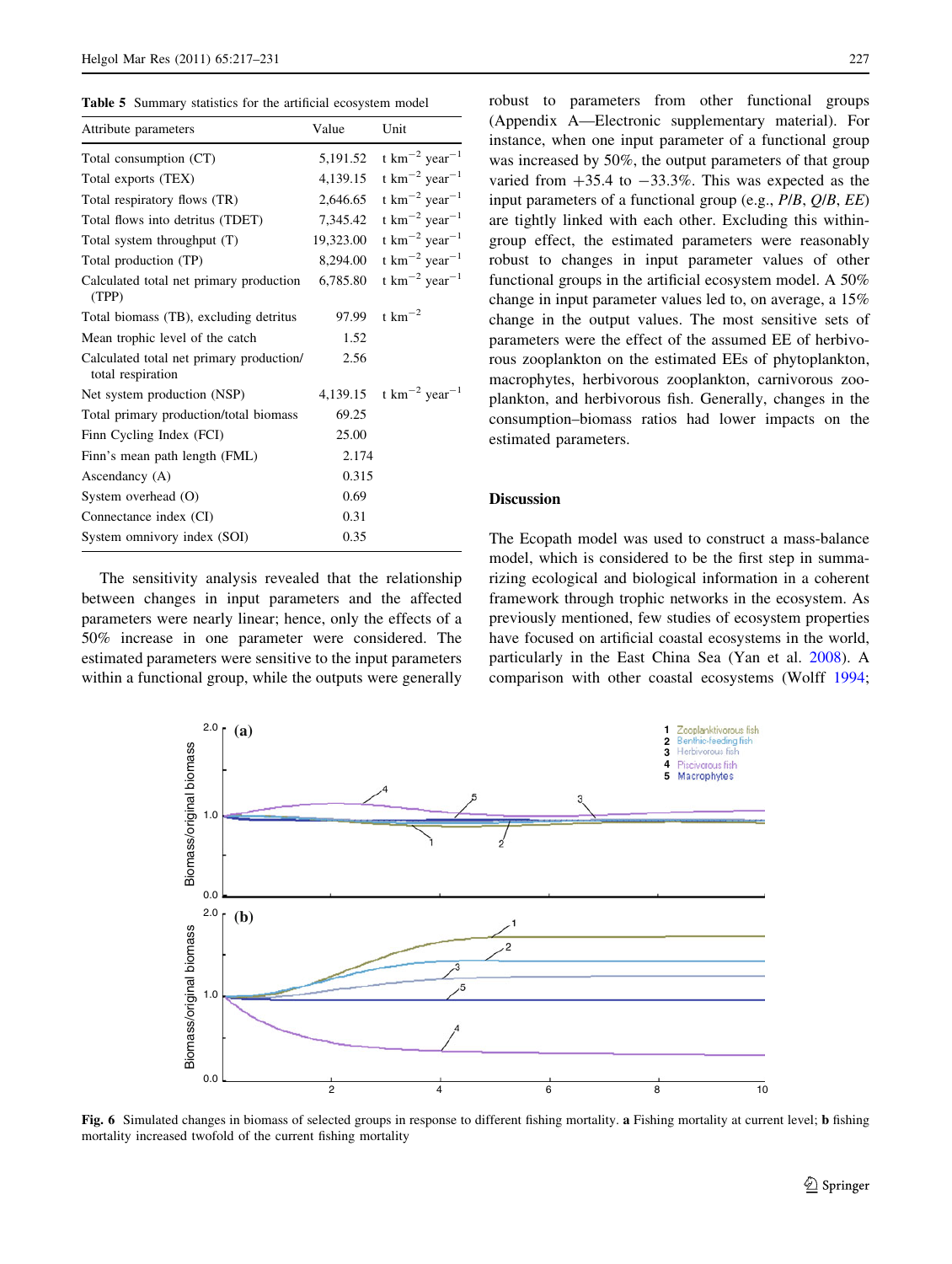| Attribute parameters                          | Artificial ecosystem<br>(this study) | Shensi Bay<br>(Li et al. 2007) | Tongoy Bay<br>(Wolff 1994) | Kuosheng Bay<br>(Lin et al. 2004) | Unit                                                            |
|-----------------------------------------------|--------------------------------------|--------------------------------|----------------------------|-----------------------------------|-----------------------------------------------------------------|
| Total consumption (CT)                        | 5,191.52                             | 2,249.94                       | 7,669.00                   | 14,701.00                         | t km <sup><math>-2</math></sup> year <sup><math>-1</math></sup> |
| Total respiratory flows (TR)                  | 2,646.65                             | 1,249.06                       | 4,021.00                   | 6,328.00                          | t $km^{-2}$ year <sup>-1</sup>                                  |
| Total flows into detritus (TDET)              | 7,345.42                             | 1,179.14                       | 6,040.00                   | 8,281.00                          | t km <sup><math>-2</math></sup> year <sup><math>-1</math></sup> |
| Total system throughput (T)                   | 19,323.00                            | 5,160.00                       | 20,835.00                  | 29,692.00                         | t km <sup><math>-2</math></sup> year <sup><math>-1</math></sup> |
| Calculated total net primary production (TPP) | 6,785.80                             | 1,730.16                       | 7,125.00                   | 6,710.00                          | t $km^{-2}$ year <sup>-1</sup>                                  |
| Total biomass (TB), excluding detritus        | 97.99                                | 61.773                         | 263.00                     | 167.00                            | t $\mathrm{km}^{-2}$                                            |
| TPP/TR                                        | 2.56                                 | 1.38                           | 1.77                       | 1.06                              |                                                                 |
| TB/TDET                                       | 0.013                                | 0.052                          | 0.044                      | 0.020                             |                                                                 |
| Finn Cycling Index (FCI)                      | 25.00                                | 9.73                           | 10.10                      | 32.00                             |                                                                 |
| Finn's mean path length (FML)                 | 2.17                                 | 3.69                           | 4.90                       | 4.40                              |                                                                 |
| Ascendancy (A)                                | 0.31                                 | 0.44                           | 0.44                       | 0.48                              |                                                                 |
| System overhead (O)                           | 0.69                                 | 0.56                           | 0.56                       | 0.52                              |                                                                 |

Table 6 Comparison of ecosystem attributes in Hangzhou Bay, Shensi Bay, Kuosheng Bay, and Tongoy Bay

Lin et al. [2004;](#page-13-0) Li et al. [2007](#page-13-0)) using the results from network analysis would be helpful in characterizing the status of the artificial ecosystem in northern Hangzhou Bay (Table  $6$ ).

Total system throughput (sum of consumption, exports, respiratory flows, and flows into detritus) of the artificial ecosystem is lower than that of the tropical coastal ecosystem Kuosheng Bay, Taiwan and Tongoy Bay, Chile, but higher than that of Shensi Bay, a temperate coastal system in the East China Sea (Table 6). The mean transfer efficiency for this ecosystem is 9.5%, slightly lower than the 10% assumed by Lindeman [\(1942](#page-13-0)), and which is shown to be a good estimate of the average transfer efficiency in aquatic ecosystems (Pauly and Christensen [1995\)](#page-13-0). The computed mean transfer efficiency between trophic levels (9.5%) is slightly lower than the 15% value given by Ryther ([1969\)](#page-13-0) for coastal zones. In fact, about 43% of the system matter flow originated from primary producers; the other 57% was from detritus, indicating that the artificial ecosystem was more dependent on the detritus pool than on primary producers to generate total system throughput. This is because only half of primary production of phytoplankton and macrophytes was directly predated, and the other half were not immediately used by the upper trophic levels and thus flowed into the detrital pool.

The sum of all consumption (CT), total net primary production (TPP), total biomass (TB), total primary production to total respiration ratio (TPP/TR), and Finn's cycling index (FCI) are also comparable with the ratios reported from other temperate coastal ecosystems such as Shensi Bay (Li et al. [2007\)](#page-13-0), Tongoy Bay (Wolff [1994](#page-14-0)), and Kuosheng Bay (Lin et al. [2004](#page-13-0)). The gross efficiency (fishery catch/net system production ratio) is only 0.026%, much lower than those reported in China's coastal ecosystem, Bohai Bay (Tong et al. [2000\)](#page-14-0) and Beibu Gulf (Chen et al. [2008\)](#page-13-0). This suggests that the fishing pressure in the system is comparatively low.

According to Odum [\(1971](#page-13-0)), the ratio of TPP/TR is a very important measure of system maturity. A ratio greater than 1 is expected in the early developmental stages of an ecosystem, while in mature systems, it should approach 1. The value of TPP/TR obtained in this study is obviously higher than 1, and much higher than the autotrophic model in Kuosheng Bay, suggesting that the artificial ecosystem is still developing. It means that more organic matter was produced than consumed in the system. FCI gives the proportion of flow in a system that is recycled compared to total system throughput (Table 6). The value of 25% for this system is lower than that for the typical temperate coastal system (Kuosheng Bay), but much higher than that of Shensi Bay and Tongoy Bay. Finn's mean path length (FML), which measures the mean number of groups that a unit of flux will experience from its entry into the system until it leaves the system, was low (2.17) when compared with the range  $(3.688-4.900)$  reported for the three coastal systems mentioned earlier. The results indicate that while a small proportion of matter was cycled through detrital pathways, it was retained within the system for a certain period by being consumed and transferred up the food web. CI and SOI are also correlated with system maturity since the food chain is expected to change from linear to weblike as the system matures (Odum [1971](#page-13-0)). For the system, the values of CI and SOI are 031 and 0.35, respectively, suggesting a simplification of the food web, and a system that is not fully mature and stable.

The MTI routine analysis shows that fish have only negative impacts on the other compartments due to their role as predators and competitors in the system. Feeding by compartments at high trophic levels with relatively high consumption, such as herbivorous zooplankton, is expected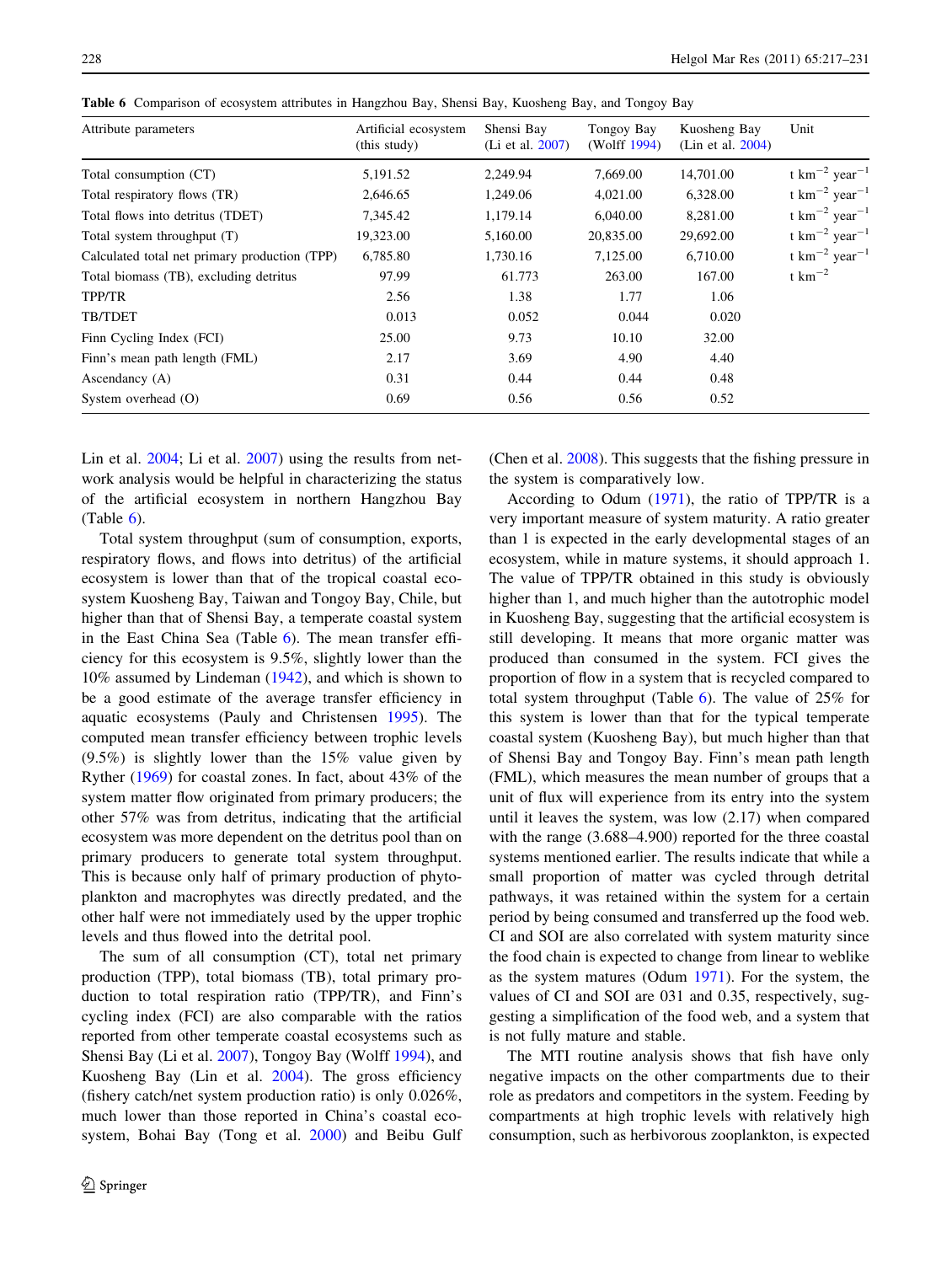to exert significant control on prey populations through predation, that is, 'top-down' control (Carpenter et al. [1985\)](#page-13-0). Compartments as lower trophic levels, particularly detritus and macrophytes, impact positively on a large number of other compartments, signifying their role as a food source and their impact on the supplies of food resources to consumers, that is, they have high potential for 'bottom-up' (McQueen et al. [1986](#page-13-0)). The importance of detritus in the system is again clearly seen from the mixed trophic impacts, where detritus has a positive impact on all consumers as well as on the fishery.

Keystone species relatively low biomass species with a structuring role in the food web. These species have strong influence on the abundance of other species and ecosystem dynamics in a manner disproportionate to their own abundance (Power et al. [1996](#page-13-0); Libralato et al. [2006](#page-13-0)). Generally, marine mammals often have high keystoneness, and rank first (Alaska gyre, Azores, Newfoundland, Norwegian Barents Sea models) or second (Easter tropic Pacific models, Floreana, Georgia Strait, Newfoundland 1985–1987) in many models, while in coastal and semienclosed marine environments (Bolinao reef, Chesapeake Bay, Georgia Strait, Gulf of Thailand), the zooplankton group has high keystoneness (Libralato et al. [2006\)](#page-13-0). In the artificial ecosystem in northern Hangzhou Bay, the herbivorous zooplankton was identified as keystone species. Considering the herbivorous zooplankton in the intermediate position of the trophic web can be seen Fig. [2](#page-7-0), which indicates that this intermediate functional group contributed to the tropical control of wasp-waist in this system.

The artificial system model estimate of 25.8% PPR for harvest of all groups is similar to the average value of PPR of 24–35.3% for commercial fisheries in non-trophic shelf systems (Pauly and Christensen [1995\)](#page-13-0). The mean trophic level of the catch ( $TL_c = 1.52$ ) in this system is lower than for most other ecosystem (Pauly et al. [1998\)](#page-13-0). The lower biomass and catch of some fish groups in this model may account for absence of higher trophic levels, the low ecotrophic efficiency of some fish groups, and low fishery efficiency of the system. The coastal ecosystem's food web is dominated by the detrital pathway as in many other estuarine systems (Day et al. [1989\)](#page-13-0), with benthic invertebrates playing a significant role in transferring energy from the detritus to higher trophic levels. Odum ([1969\)](#page-13-0) suggested that as systems mature, they become more dependent on detritivory than herbivory. Considering the artificial is a typical coastal system with the detrital pathway playing a significantly role in transferring energy from detritus to higher trophic levels, the index TB/TDET is a more suitable attribute to indicate the ecosystem features. In this artificial system, the value of TB/TDET is low compared to Kuosheng Bay, Tongoy Bay, and Shensi Bay ecosystems, in which TB/TDET ranged from 0.020 to 0.052 and was remarkably lower than 1 also. Therefore, all these parameters (TPP/TR, FCI, FML, SOI, CI, and TB/ TDET) of ecosystem maturity suggest that the artificial system is not mature and stable in our study.

The exploration of varying fishing scenarios needs to be made from the point of view of not only direct effects of fishing but also indirect effects of fishing on non-target species. For this purpose, Ecosim could provide a good insight into the ecosystem impacts of fisheries exploitation (Christensen et al. [2000\)](#page-13-0). In our Ecosim simulations, the most function groups would be slightly increase when the fishing mortality maintains the existing level due to the current fishing pressure is relatively low. As expected, under high fishing mortality, such as in scenario 2, the top predator has the most outstanding declines due to their low P/B ration and life strategies, in contrast to other fish groups would increased rapidly as the consequence of decreased predation. Generally, simulation of possible impacts of fishing indicates that high fishing mortality would actually have long-term negative consequences for the biomass of large demersal fishes (piscivorous fish) in particular.

# **Conclusions**

This is the first trophic model of a large-scale artificial ecosystem enclosure in China. It also provides some useful insights into the characteristics of the system, and the artificial ecosystem model shows that the trophic structure functioning behaved like a typical coastal ecosystem. This artificial ecosystem possesses great amount of reserve energy (O), showing that it is a system that can support unpredictable disturbance. These observations could be made use of in other tropical coastal ecosystems to assess the impact of environmental management measures. In general terms, these results are only preliminary, and further studies are required to verify the impacts of macrophytes aquaculture and the impacts of fishing in the artificial ecosystem. Furthermore, we suggest that the last point must being examined in future works to increase and improve the foundations that allow more precise evaluations of the health of the system, and for obtaining better measures about biological conservation and enhancement of the artificial ecosystem.

Acknowledgments The authors thank the CDMCJS for the use of the data and unpublished information incorporated in this study. This publication was partly funded by the Bioremediation Engineering Program of City Beach in Jinshan District, Shanghai; the Special Project of Social Commonwealth Research of National Institute (No. 2010ZD01); China Postdoctoral Science Foundation (No. 20090460825); Key Laboratory of Mariculture, Ecology and Quality Control, Ministry of Agriculture, South China Sea Fisheries Research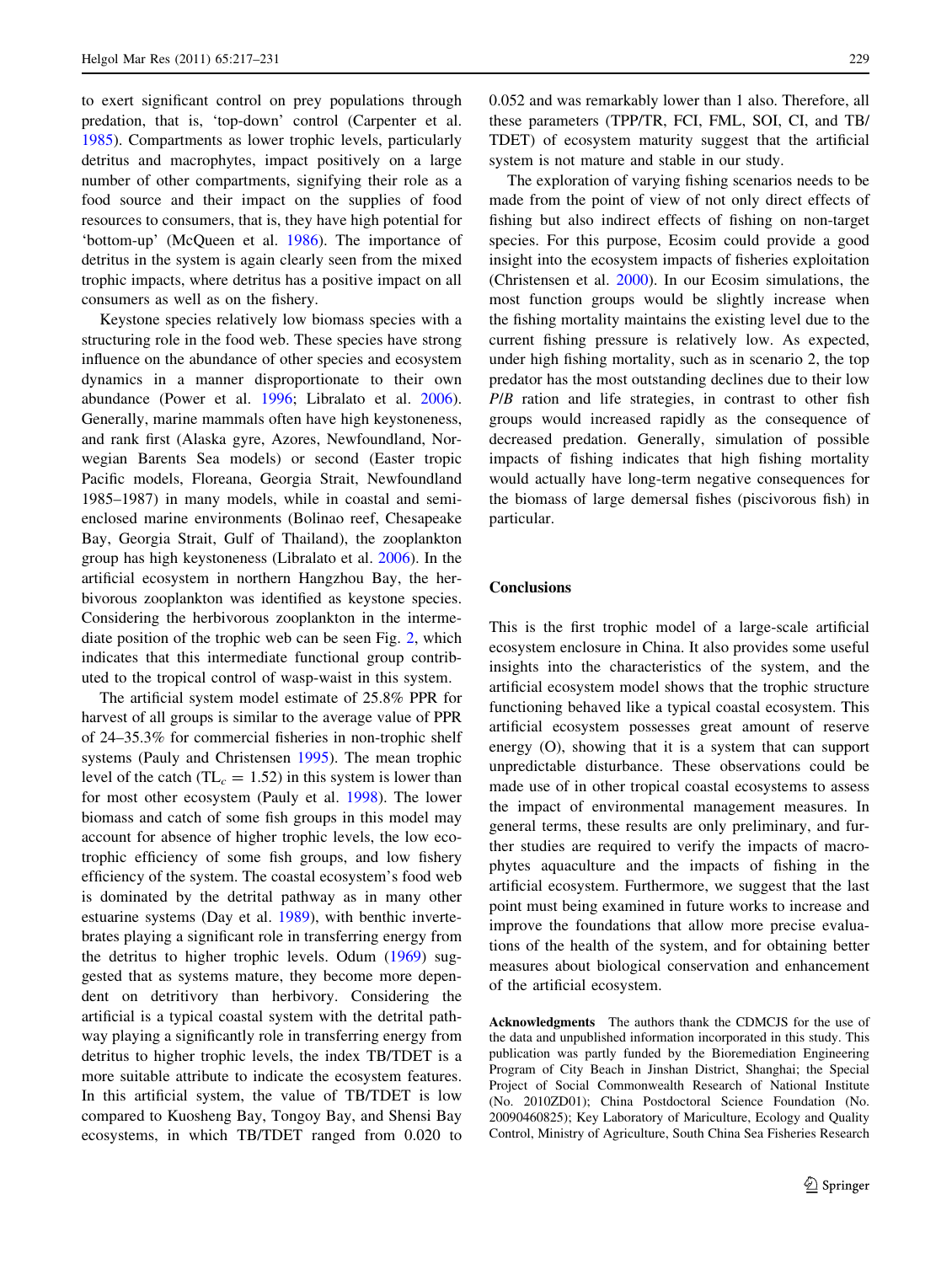<span id="page-13-0"></span>Institute, Chinese Academy of Fishery Sciences (No. 2008B1204); the LMB, LAMB and LMM in South China Sea Institute of Oceanology, Chinese Academy of Sciences (No. LMB091009). Furthermore, we are grateful to the anonymous reviewers for their constructive comments.

## References

- Ahlstrom EH, Thrailkill JR (1960) Plankton volume loss with time of preservation. CalCOFI Rep 9:57–73
- Allen KR (1971) Relation between production and biomass. J Fish Res Board Can 28:1573–1581
- Baird D, Ulanowicz RE (1989) The seasonal dynamics of the Chesapeake Bay ecosystem. Ecol Monogr 59:329–364
- Beverton RJH, Holt SJ (1957) On the dynamics of exploited fish populations. Chapman & Hall, London, 533 pp
- Buchary EA, Cheung WL, Sumaila UR, Pitcher TJ (2003) Back to the future: a paradigm shift for restoring Hong Kong's marine ecosystem. Am Fish Soc Symp 38:727–746
- Carpenter SR, Kitchell JF, Hodgson JR (1985) Cascading trophic interactions and lake productivity. Bioscience 35:634–639
- Chen ZZ, Qiu YS, Jia XP, Xu SN (2008) Using an ecosystem modeling approach to explore possible ecosystem impacts of fishing in the Beibu Gulf, northern South China Sea. Ecosystems 11:1318–1334
- Christensen V (1995) Ecosystem maturity—towards quantification. Ecol Model 77:3–32
- Christensen V, Pauly D (eds) (1993) Trophic models of aquatic ecosystems. In: ICLARM conference proceedings 26:390
- Christensen V, Walters CJ (2004) Ecopath with Ecosim: methods, capabilities, and limitation. Ecol Model 172:109–139
- Christensen V, Walters CJ, Pauly D (2000) ECOPATH with ECOSIM, version 5, Help system<sup>©</sup>. University of British Columbia, Fisheries Centre/ICLARM, Vancouver/Penang
- Christian RR, Forés E, Comin F, Viaroli P, Naldi M, Ferrari I (1996) Nitrogen cycling networks of coastal ecosystems: influence of trophic status and primary producer form. Ecol Model 87:111–129
- Dalsgaard JPT, Oficial RT (1997) A quantitative approach for assessing the productive performance and ecological contributions of smallholder farms. Agric Syst 55:503–533
- Day JW, Hall CAS, Kemp WM, Yáez-Arancibia A (1989) Estuarine ecology. Wiley, New York
- De Jonge VN, Elliott M, Orive E (2002) Causes, historical development, effects and future challenges of a common environmental problem: eutrophication. Hydrobiologia 475(476):1–19
- Erftemeijer PLA, Osinga R, Mars AE (1993) Primary production of seagrass beds in South Sulawesi (Indonesia): a comparison of habitats, methods and species. Aquat Bot 46:67–90
- Essington TE (2007) Evaluating the sensitivity of a trophic massbalance model (Ecopath) to imprecise data inputs. Can J Fish Aquat Sci 64:628–637
- Finn JT (1976) Measures of ecosystem structure and function derived from analysis of flows. J Theor Biol 56:363–380
- Froese R, Pauly D (eds) (2004) Fish base. World Wide Web electronic publication. [http://www.fishbase.org,](http://www.fishbase.org) version (06/2004)
- Gayanilo FC Jr, Sparre P, Pauly D (1996) The FAO-ICLARM Fish Stock Assessment Tools (FiSAT) user guide. FAO Computerized Information Series (Fisheries). No 7. FAO of the United Nations, Rome, 180 pp
- He PM, Xu SN, Zhang HY, Wen SS, Dai YJ, Lin SJ, Yarish C (2008) Bioremediation efficiency in the removal of dissolved inorganic

nutrients by the red seaweed, Porphyra yezoensis, cultivated in the open sea. Wat Res 42:1281–1289

- Leontief W (1951) The structure of American economy, 1919–1939: an empirical application of equilibrium analysis. Oxford University Press, New York
- Li YG, Wang ZH, Zhang SY (2007) A preliminary approach on the ecosystem model of the artificial reef in Shengsi. Mar Fish 29:226–234 (in Chinese, with English abstract)
- Libralato S, Christensen V, Pauly D (2006) A method for identifying keystone species in food web models. Ecol Model 195:153–171
- Lin HJ, Shao KT, Kuo SR, Hsieh HL, Wong SL, Chen IM, Lo WT, Hung JJ (1999) A trophic model of a sandy barrier lagoon at Chiku in southwestern Taiwan. Estuar Coast Shelf S 48:575–588
- Lin HJ, Shao KT, Hwang JS, Lo WT, Cheng IJ, Lee LH (2004) A trophic model for Kuosheng Bay in northern Taiwan. J Mar Sci Tech 12:424–432
- Lindeman RL (1942) The trophic-dynamic aspect of ecology. Ecology 23:399–417
- Liu ZL, Ning XR, Cai LM (2001) Primary productivity and standing stock of the phytoplankton in the Hangzhou Bay to the Zhoushan Fishing Ground during autumn. Acta Oceanol Sinica 23:48–53
- MacLennan DN, Simmonds EJ (1992) Fisheries acoustics. Chapman & Hall, London, p 325
- Manickchand-Heileman S, Mendoza-Hill J, Kong AL, Arocha F (2004) A trophic model for exploring possible ecosystem impacts of fishing in the Gulf of Paria, between Venezuela and Trinidad. Ecol Model 172:307–322
- McQueen DG, Post JR, Mills EL (1986) Trophic relationships in freshwater pelagic ecosystems. Can J Fish Aquat Sci 43:1571–1581
- Morissette L, Hammill MO, Savenkoff C (2006) The trophic role of marine mammals in the northern Gulf of St Lawrence. Mar Mammal Sci 22:74–103
- Neori A, Chopin T, Troell M, Buschmann AH, Kraemer GP, Halling C, Shpigel M, Yarish C (2004) Integrated aquaculture: rationale, evolution and state of the art emphasizing seaweed biofiltration in modern mariculture. Aquaculture 231:361–391
- Odum EP (1969) The strategy of ecosystem development. Science 164:262–270
- Odum EP (1971) Fundamental of ecology. Saunders, Philadelphia, p 574
- Odum WE, Heald EJ (1975) The detritus-based food web of an estuarine mangrove community. In: Cronin LE (ed) Estuarine research. Academic Press, New York, pp 265–286
- Palomares MLD, Pauly D (1998) Predicting food consumption of fish populations as functions of mortality, food type, morphometrics, temperature and salinity. Mar Freshw Res 49:447–453
- Parsons TR, Maita Y, Lalli CM (1984) A manual of chemical and biological methods for seawater analysis. Pergamon Press, Oxford, pp 3–122
- Pauly D, Christensen V (1995) Primary production required to sustain global fisheries. Nature 374:255–257
- Pauly D, Christensen V, Dalsgaard J, Froese R, Torres FC Jr (1998) Fishing down marine food webs. Science 279:860–863
- Power ME, Tilman D, Estes JA, Menge BA, Bond WJ, Scott Mills L, Daily G, Castilla JC, Lubchenco J, Paine RT (1996) Challenges in the quest for keystones. Bioscience 46:610–620
- Ryther JH (1969) Photosynthesis and fish production in the sea. Science 166:72–76
- SEPAC (State Environmental Protection Administration of China) (2002) Seawater quality standard. Science Press, Beijing, pp 132–136 (in Chinese)
- Shen XQ, Yuan Q, Wang YL, Jiang M (2003) Study on assessment of eco-environmental quality in fishery waters near the Changjiang River estuary and Hangzhou Bay. J Fish China 27(suppl):76–81 (in Chinese, with English abstract)